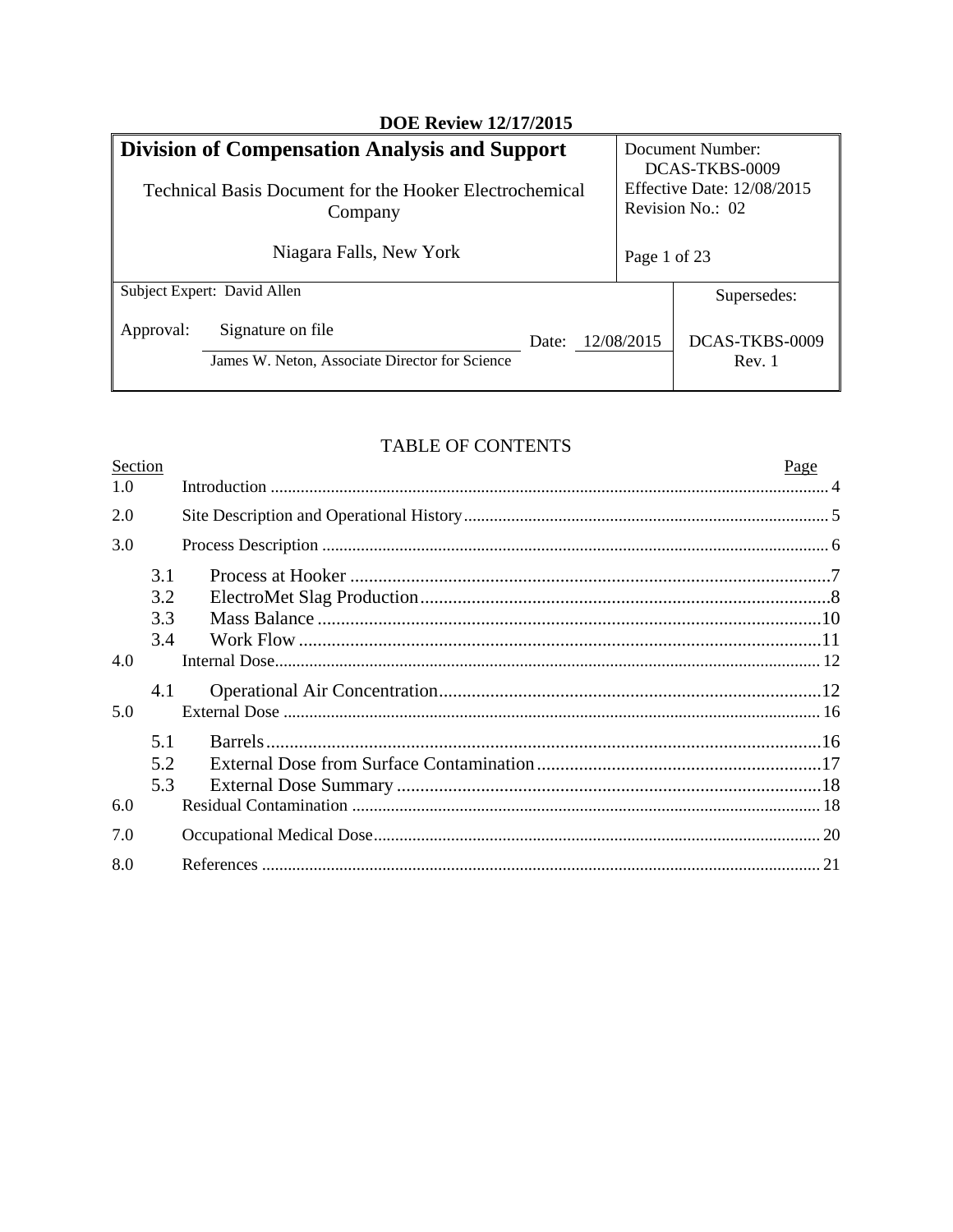| <b>Effective Date:</b> | Revision No. | Document No.   | Page 2 of 23 |
|------------------------|--------------|----------------|--------------|
| 12/08/2015             |              | DCAS-TKBS-0009 |              |

### LIST OF TABLES

## LIST OF FIGURES

| Figure |  |
|--------|--|
|        |  |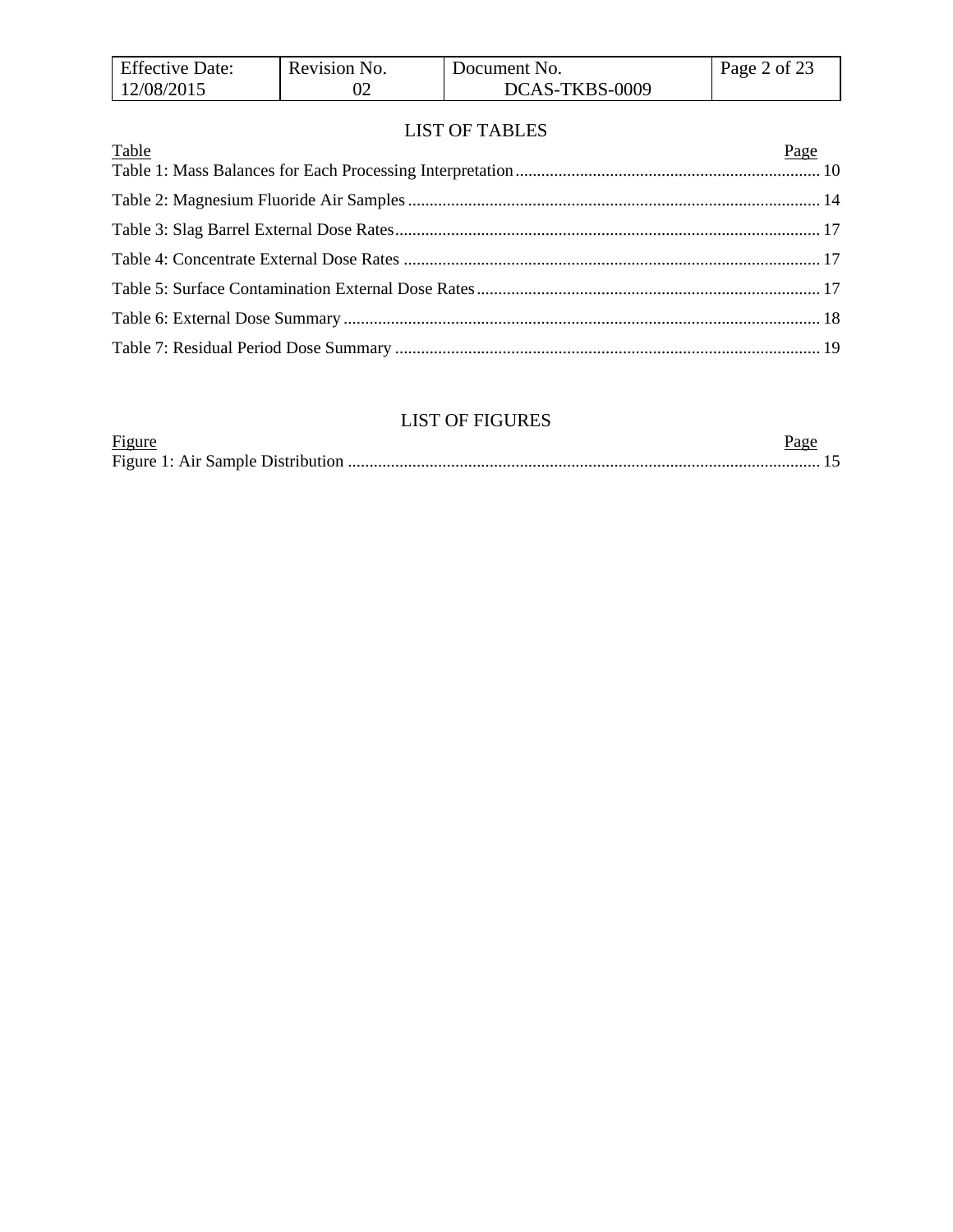| <b>Effective Date:</b> | Revision No. | Document No.   | Page $3$ of 23 |
|------------------------|--------------|----------------|----------------|
| 12/08/2015             |              | DCAS-TKBS-0009 |                |

### **RECORD OF ISSUE/REVISIONS**

| <b>ISSUE</b>         |                  |                |                                                                                                                   |
|----------------------|------------------|----------------|-------------------------------------------------------------------------------------------------------------------|
| <b>AUTHORIZATION</b> | <b>EFFECTIVE</b> |                |                                                                                                                   |
| <b>DATE</b>          | <b>DATE</b>      | REV. NO.       | <b>DESCRIPTION</b>                                                                                                |
| 4/4/2011             | 4/4/2011         | $\Omega$       | Changes Battelle-TBD-6001 Appendix to<br>a standalone document. Revises dose<br>models to eliminate dependence on |
|                      |                  |                | Battelle-TBD-6001. Provides more                                                                                  |
|                      |                  |                | detailed description of dose models.                                                                              |
|                      |                  |                | Incorporate review comments.                                                                                      |
| 06/16/2011           | 06/17/2011       | 1              | Revision initiated to correct errors in                                                                           |
|                      |                  |                | Tables 2, 3, and 6. Renumber tables after                                                                         |
|                      |                  |                | Table 4. Added language on page 10 to                                                                             |
|                      |                  |                | indicate the 95 <sup>th</sup> percentile of the airborne                                                          |
|                      |                  |                | values was used. Corrected                                                                                        |
|                      |                  |                | typographical error on page 7 and 14.                                                                             |
| 11/10/2015           | 12/08/2015       | $\overline{2}$ | Revision initiated to include information                                                                         |
|                      |                  |                | about a Special Exposure Cohort                                                                                   |
|                      |                  |                | designation for Hooker. Revision also                                                                             |
|                      |                  |                | incorporates changes due to new                                                                                   |
|                      |                  |                | information describing the operations at                                                                          |
|                      |                  |                | Hooker.                                                                                                           |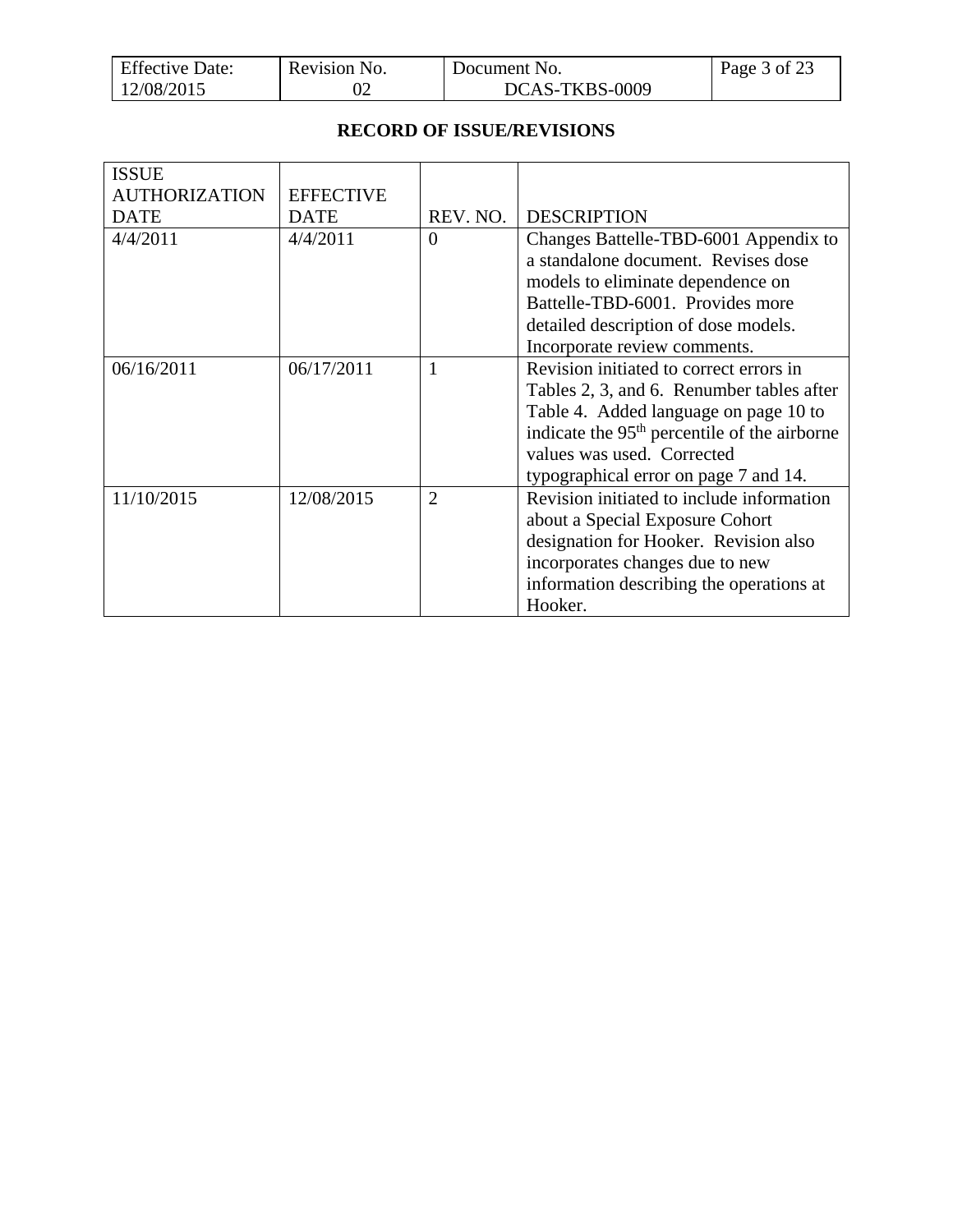| <b>Effective Date:</b> | Revision No. | Document No.   | Page 4 of 23 |
|------------------------|--------------|----------------|--------------|
| 12/08/2015             |              | DCAS-TKBS-0009 |              |

# <span id="page-3-0"></span>**1.0 Introduction**

Technical basis documents and site profile documents are not official determinations made by the National Institute for Occupational Safety and Health (NIOSH) but are rather general working documents that provide historical background information and guidance to assist in the preparation of dose reconstructions at particular Department of Energy (DOE) or Atomic Weapons Employer (AWE) facilities or categories of DOE or AWE facilities. They will be revised in the event additional relevant information is obtained about the affected DOE or AWE facility(ies). These documents may be used to assist NIOSH staff in the evaluation of Special Exposure Cohort (SEC) petitions and the completion of the individual work required for each dose reconstruction.

In this document the word "facility" is used to refer to an area, building, or group of buildings that served a specific purpose at a DOE or AWE facility. It does not mean, nor should it be equated to, an "AWE facility" or a "DOE facility." The terms AWE and DOE facility are defined in sections 7348l(5) and (12) of the Energy Employees Occupational Illness Compensation Program Act of 2000 (EEOICPA), respectively. A DOE facility is defined as "any building, structure, or premise, including the grounds upon which such building, structure, or premise is located … in which operations are, or have been, conducted by, or on behalf of, the [DOE] (except for buildings, structures, premises, grounds, or operations … pertaining to the Naval Nuclear Propulsion Program)," and with regard to which the DOE has or had a proprietary interest; or "entered into a contract with an entity to provide management and operation, management and integration, environmental remediation services, construction, or maintenance services." 42 U.S.C. § 7384l(12). On the other hand, an AWE facility means "a facility, owned by an atomic weapons employer, that is or was used to process or produce, for use by the United States, material that emitted radiation and was used in the production of an atomic weapon, excluding uranium mining or milling." 42 U.S.C. § 7384l(5). The Department of Energy (DOE) determines whether a site meets the statutory definition of an AWE facility and the Department of Labor (DOL) determines if a site is a DOE facility and, if it is, designates it as such.

Accordingly, a Part B claim for benefits must be based on an energy employee's eligible employment and occupational radiation exposure at a DOE or AWE facility during the facility's designated time period and location (i.e., covered employment). After DOL determines that a claim meets the eligibility requirements under EEOICPA, DOL transmits the claim to NIOSH for a dose reconstruction. EEOICPA provides, among other things, guidance on eligible employment and types of radiation exposure to be included in an individual dose reconstruction. Under EEOICPA, eligible employment at an AWE facility is categorized as employment either (1) during "a period when the employer was processing or producing, for the use by the United States, material that emitted radiation and was used in the production of an atomic weapon, excluding uranium mining and milling," (i.e., the operational period); or (2) during a period that NIOSH has determined that "there is a potential for significant residual contamination outside of the period in which weapons-related production occurred," (i.e., the residual contamination period). 42 U.S.C. § 7384l(3).

Based on the abovementioned definition for eligible employment during an AWE facility's operational period, NIOSH includes radiation exposures incurred in the performance of duty,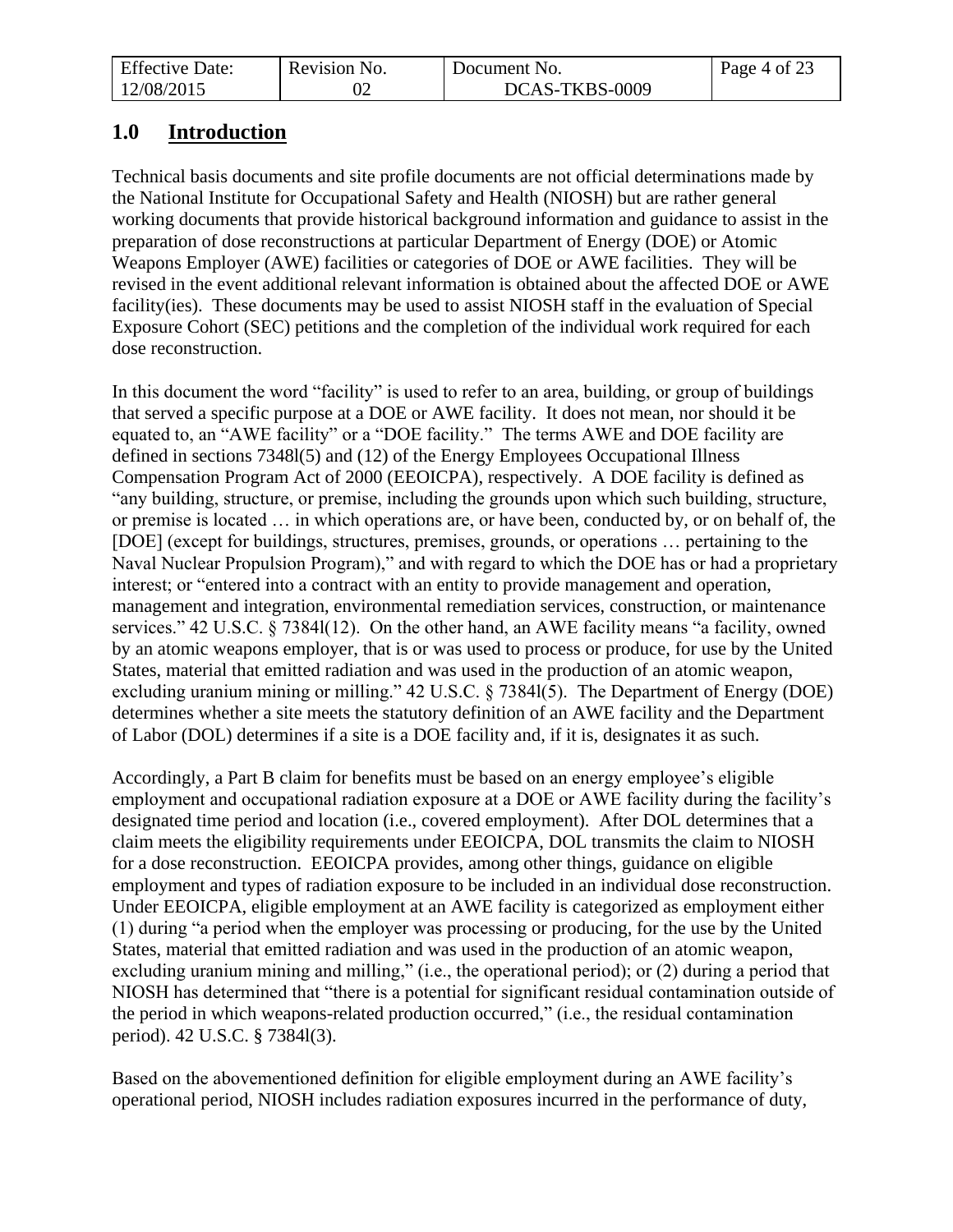| <b>Effective Date:</b> | Revision No. | Document No.   | Page 5 of 23 |
|------------------------|--------------|----------------|--------------|
| 12/08/2015             |              | DCAS-TKBS-0009 |              |

such as medical X-rays received as a condition of employment for participating in DOE projects, at an AWE facility in dose reconstructions. This may include radiation exposure related to the Naval Nuclear Propulsion Program and any radiation exposure received from the production of commercial radioactive products that were concurrently manufactured by the AWE facility during the operational period. In contrast, only two categories of radiation exposure as defined in 42 U.S.C. § 7384n(c)(4) should be included in dose reconstructions for claims involving employment during the residual contamination period. First, NIOSH must include exposures to radiological contaminants resulting from activities that had a nuclear-weapon nexus or conducted by or on behalf of the DOE (with an exclusion of activities related to, among other things, the Naval Nuclear Propulsion Program) that took place during the operational period. 42 U.S.C. § 7384n(c)(4)(A). Second, radiation doses from sources not included in the first category but which cannot be distinguished through reliable documentation should also be included in dose reconstructions. 42 U.S.C. § 7384n(c)(4)(B). Furthermore, because all DOE-related activities have ceased during the residual contamination period, NIOSH does not include doses from medical X-rays performed during the residual contamination period (NIOSH 2007) in dose reconstructions.

Likewise, NIOSH does not consider the following types of exposure as those incurred in the performance of duty as a condition of employment for DOE-related activities at an AWE facility. Therefore these exposures are not included in dose reconstructions for either the operational or residual contamination period (NIOSH 2010):

- Background radiation, including radiation from naturally occurring radon present in conventional structures
- Radiation from X-rays received in the diagnosis of injuries or illnesses or for therapeutic reasons

The following information from the Department of Energy's Office of Health, Safety and Security EEOICPA Find Facilities webpage defines the EEOICPA covered periods for the Hooker Electrochemical Company.

| Site:           | <b>Hooker Electrochemical Company</b>   |
|-----------------|-----------------------------------------|
| Location:       | Niagara Falls, New York                 |
| Covered Period: | 1943-1948, Residual Radiation 1949-1976 |

This document contains a summary of the description of the site as well as the Atomic Energy Commission activities performed there, and provides the technical basis to be used to evaluate the occupational radiation doses for EEOICPA claims.

# <span id="page-4-0"></span>**2.0 Site Description and Operational History**

The Hooker Electrochemical Company (HEC) was located in Niagara Falls, New York. From January, 1943 until June, 1948 under contract No W-7405 eng-28 with the Manhattan Engineer District (MED), HEC manufactured various organic chemicals including xylene hexafluoride (P-45), xylene hexachloride, and Miller's Fluoro Lubricant (MFL). While these processes in themselves did not involve radioactive materials, during part of this period, hydrochloric acid, a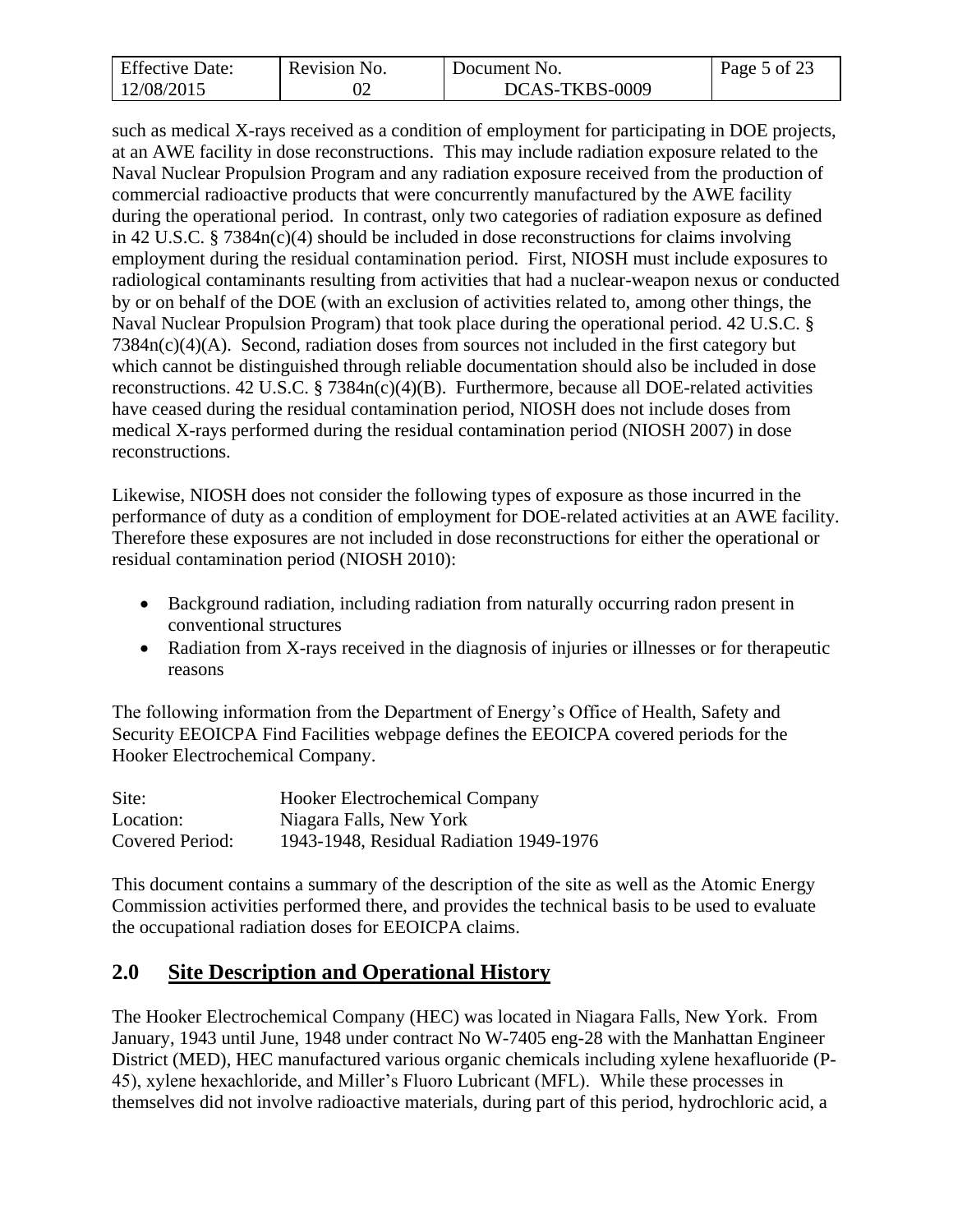| <b>Effective Date:</b> | Revision No. | Document No.   | Page 6 of 23 |
|------------------------|--------------|----------------|--------------|
| 12/08/2015             |              | DCAS-TKBS-0009 |              |

byproduct of the P-45 process, was used to chemically treat uranium bearing C-2 slag as a precursor to uranium recovery (DOE 1985, pg 58).

The HEC site used under the MED program was the "D" area, 5.5 acres located on the north bank of the Niagara River in Niagara Falls, NY, about 2 miles east of the falls. Five buildings on this site, D-5, 6, 7, 8 and 9 were used under the contract with MED (1943-48). The bulk of uranium handling was conducted outdoors in an area by the railroad siding north of these buildings. This activity involved the chemical processing of uranium-bearing slag for recovery purposes (DOE 1985, Olotka 1979).

The covered period for Hooker Electrochemical is listed by the Department of Energy's Office of Worker Advocacy as 1943 through 1948 and includes both radioactive material processing and nonradioactive chemical production activities for the MED (DOE 2009). The only weaponsrelated radiation exposure occurred while processing uranium contaminated slag for MED. A 49' x 28' x 25' cinder block building to contain some of the necessary equipment was constructed under a letter of intent dated May 1944. Construction was completed and the building turned over to the Operating Department on July 11, 1944 (Dowling 1944). No documentation was found indicating there were other sources of radiation, commercial or weapons-related, at Hooker Electrochemical.

An MED medical clearance document indicated the P-45 contract (which including the slag concentrating) had ended on 1/15/1946 (Mears 1946). Supplemental agreement number 7 to the Hooker contract was dated 9/30/1945 and included a cost estimate to maintain the plant in standby from 11/1/1945 to 4/30/1946 (MED 1945). Another document indicated that the MED work at Hooker had shut down in October 1945 (Young 1985). This document also indicates the plant started back up in 1947 to make lubricants however, a monthly report from September 1944 indicates that P-45 production was cutback 50% to permit the manufacture of the fluorinated lubricant MFL (Tybout 1944). Therefore, the restart is not an indication that the P-45 (or slag concentrating process) restarted. Taken together, these documents indicate the slag concentrating work was placed in standby on 11/1/1945.

This document establishes the period of operational radiation exposure from July 11, 1944 to November 1, 1945. It is possible that the slag-processing occurred for an even shorter period since some start up period would be expected. This analysis assumes a period of residual radioactivity exposure from November 1, 1945 to October 11, 1976, the date when measurements for radiation and radioactivity onsite were made and it was concluded that no elevated levels of radioactivity were onsite (DOE 1977).

# <span id="page-5-0"></span>**3.0 Process Description**

The MED radiation work at Hooker Electrochemical was the concentration of uranium from slag, which had been sent to the Hooker site from the Electrometallurgical Company or Electromet (DOE 1985). This material was primarily reduction pot liners (dolomite) used in the reduction of UF<sup>4</sup> to uranium metal.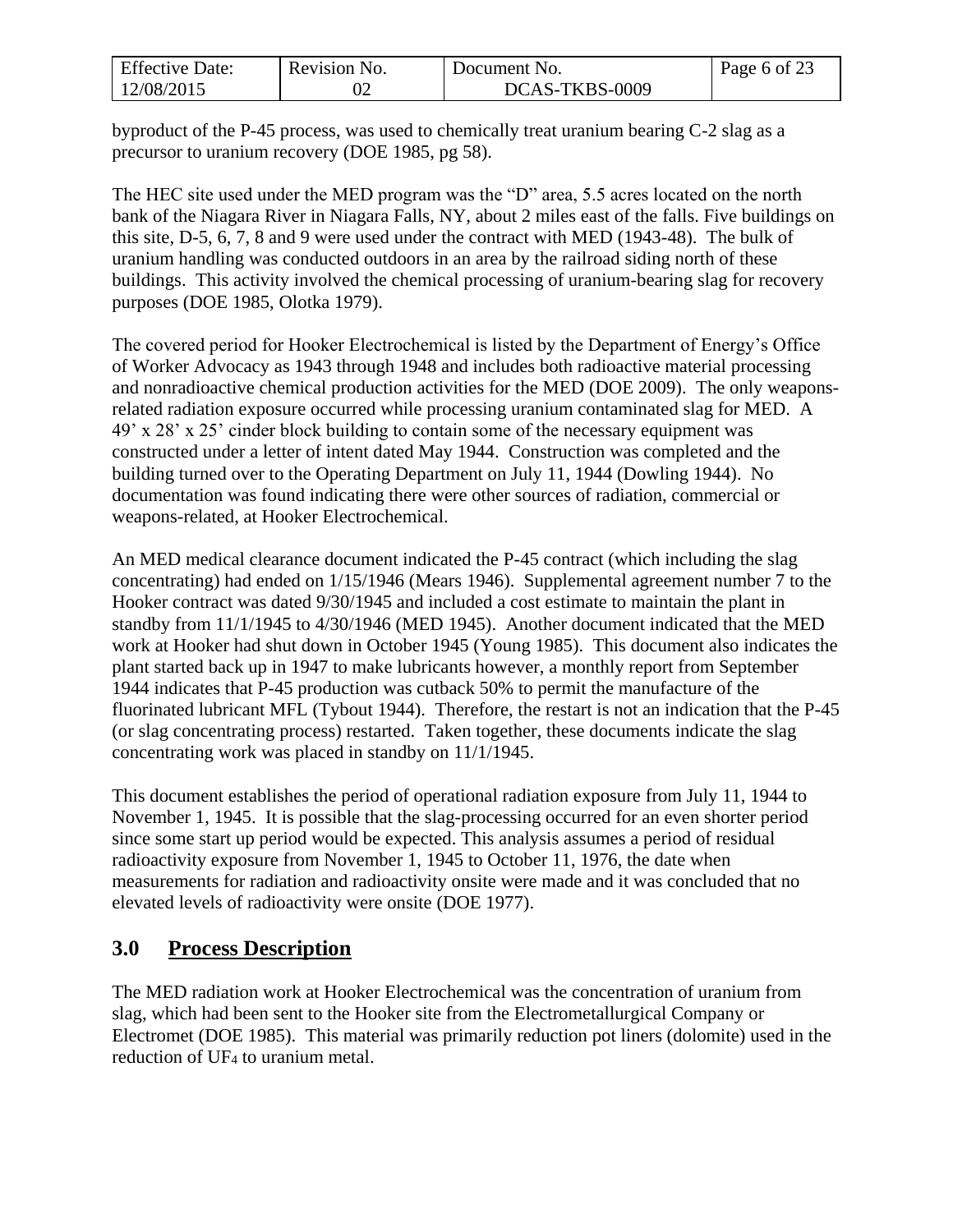| <b>Effective Date:</b> | Revision No. | Document No.   | 7 of 23<br>Page <sup>-</sup> |
|------------------------|--------------|----------------|------------------------------|
| 12/08/2015             |              | DCAS-TKBS-0009 |                              |

The process, sometimes referred to as a thermite process, consisted of combining UF<sup>4</sup> with Mg metal in a steel reduction container, often referred to as a pot or a bomb. The material was heated until the following reaction occurred.

$$
UF_4 + 2Mg \rightarrow U + 2MgF_2
$$

The reaction was exothermic so, once the ignition point was reached, the reaction proceeded rapidly throughout the reduction pot resulting in a molten mixture of metallic uranium and MgF2. The two molten substances separated due to different specific gravities then cooled and solidified. The solid uranium metal pooled in the bottom of the pot and the MgF<sup>2</sup> solidified above. The inside of the reduction pot was lined with refractory material in order to prevent the reaction from involving the steel reduction pot, as well as providing thermal insulation to protect the pot and to allow time for the reaction products to separate before they began to solidify.

At Electromet, the refractory lining was fused dolomite that was placed in the pot as a fine powder between the inner walls of the pot and a mandrel. The mandrel was jolted to pack the dolomite into place around the sides and bottom of the pot. Once the UF<sup>4</sup> and Mg mixture (the charge) was poured into the pot, additional dolomite was added to the top to complete the refractory envelope.

After firing, the pot was allowed to cool and then emptied. The process involved opening the pot then chipping and dumping the contents on a 4 mesh grate  $(1/4)$ . The MgF<sub>2</sub> had solidified so it would consist of large "lumps" containing some uranium due to incomplete separation. This was known as C-1 slag or rich slag (meaning rich in uranium). The liner was not involved with the chemical reaction so it was largely still in a powder state and came out of the pot as such. Because some of the liner was in direct contact with the reaction, the liner did contain some uranium contamination. This material was known as C-2 slag, or lean slag or C-liner.

The C-1 slag was packaged and shipped to another site to reclaim the uranium contained in it. The C-2 slag, however, was considered too low in uranium concentration for recovery to be economically feasible.

### <span id="page-6-0"></span>**3.1 Process at Hooker**

Two process descriptions for the work at Hooker were found. Both are similar but do vary in some details. The first description comes from a "Data Sheet for Industrial Hazards", dated December 8, 1944 (MED 1944). This document indicates 10 tons of material per month was processed and the material was 90% MgF and 10% CaO. The description of the process is:

"*Slag is received in barrels containing about 500 lbs. The barrels are opened and the material is dumped on a conveyor belt which carries it up a ramp to one of the three digest tanks. 40 barrels are added to each tank. Waste HCl from the P-45 plant is passed into the digest tank and the pH is adjusted to 4.0 by the addition of water. After the tank has been filled, the contents are agitated for 20 hours. About once in two days a tank is emptied, which is sufficient turn-over to take care of waste HCl. At the completion of the digest the slurry is neutralized by dumping 100-lb. bags of lime into the tanks from an overhead platform, pumped to a plate and frame press, and filtered. The*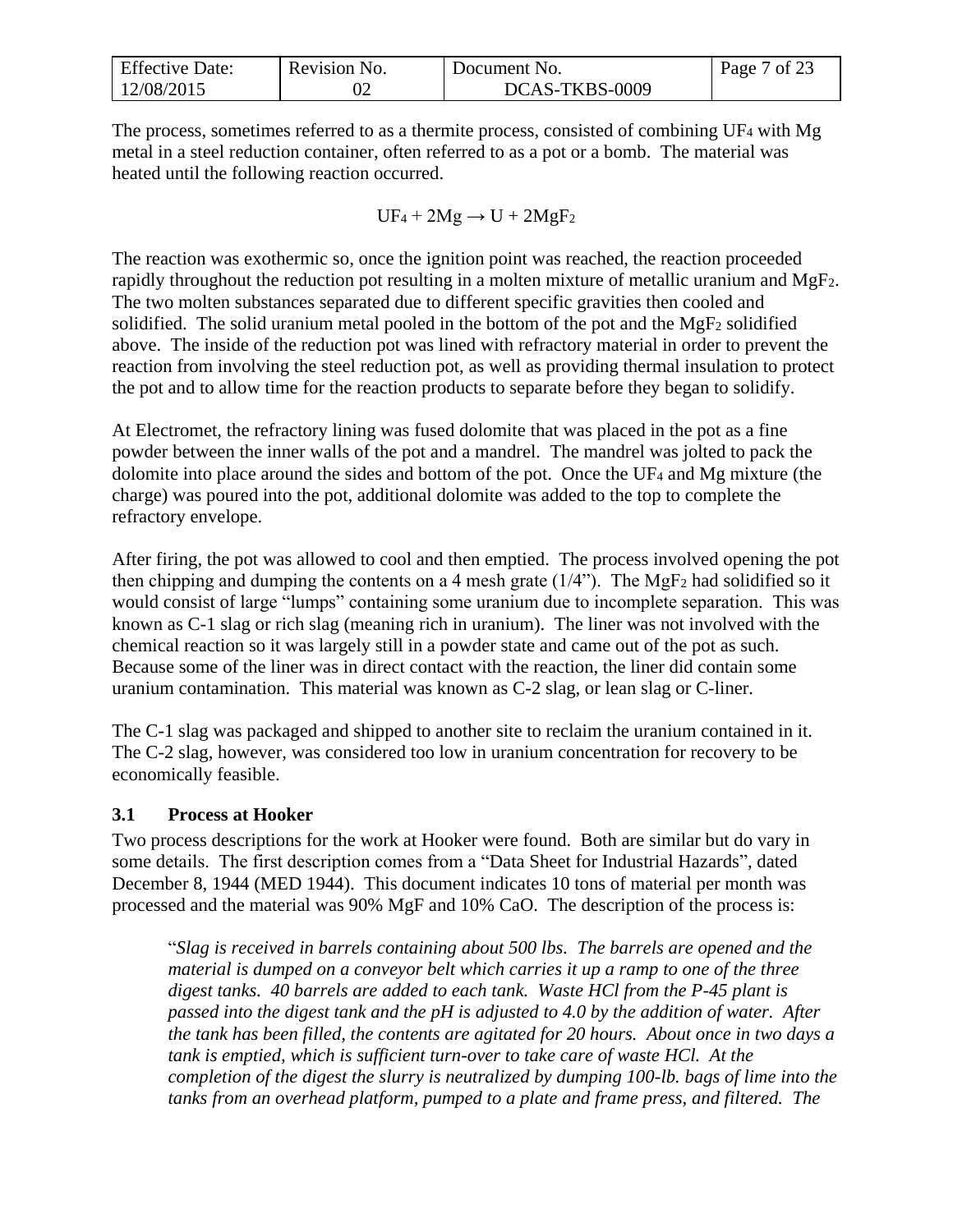| <b>Effective Date:</b> | Revision No. | Document No.   | Page 8 of 23 |
|------------------------|--------------|----------------|--------------|
| 12/08/2015             |              | DCAS-TKBS-0009 |              |

*filtrate is passed off into the sewer; the precipitate is washed several times and rebarreled. Slag is concentrated from about 1 lb. [of uranium] to 5 or 10 lbs. [of uranium] by weight."*

Another document (Thomas 1944) describes the testing performed on the material and development of the process used at Hooker including design calculations. The testing found that screening the slag through a 20 mesh screen would efficiently separate some rich slag. Therefore, the process was to screen the slag first and redrum the "lumps". About 20% of the incoming slag was "lumps". The material that made it through the 20 mesh screen would then be digested in a tank with the waist HCl. The design calculations were for 20 drum of screened slag per day weighing 275 pounds each. Also the operation was to run 26 days per month (6 days per week).

While Thomas indicates the slag came in at a rate of 20 drums weighing 275 pounds each day, the other document implies 40 drums weighing 500 pounds constitutes a batch without any indication of the time frame. The incoming rate in Thomas would be equal to 71.5 tons per month while the MED document indicates the rate was 10 tons per month without indication of incoming or outgoing.

In order to determine the production rate at Hooker, three potential interpretations were developed.

- 1. Forty drums weighing 500 pounds each were brought in each day (MED description assuming daily)
- 2. Forty drums weighing 500 pounds each were brought in once per month (equal to 10 tons per month incoming slag)
- 3. Twenty drums weighing 344 pounds each were brought in daily (Thomas indicated the 275 pound drums had already been screened so 275 pounds represent 80% of the incoming drum weight).

### <span id="page-7-0"></span>**3.2 ElectroMet Slag Production**

In order to evaluate the credibility of these interpretations, it is necessary to determine the amount of slag available from Electromet. Between 1943 and 1945, the MED produced 2969 tons of uranium metal (AEC 1951). Both Mallinckrodt and Electromet were major producers and it is reasonable to assume that Electromet produced half of this quantity (1485 tons).

A typical reduction bomb is described as being 40 inches long with a 10.125 inch inner diameter. A mandrel, tapered from 8.75 to 9 inches, is inserted into the bomb and used to tamp the dolomite powder into a lining (Spedding 1945, pg. 14) so the lining then has an average thickness of 0.625 inches. Assuming the same thickness for the top and bottom results in a lining volume of 823.5 cubic inches (13490 cubic centimeters). Assuming a density of 2 g/cc (Spedding 1945, Table 10), the liner would weigh 59.4 pounds. The bomb was filled with 168 pounds of UF4 and excess magnesium metal for the reaction. The overall yield of uranium metal (after reduction and casting) was about 93% (Spedding 1945, pg. 54). Therefore, the 168 pounds of UF4 would produce about 118.4 pounds of U metal. This results in a ratio of 0.5 pounds of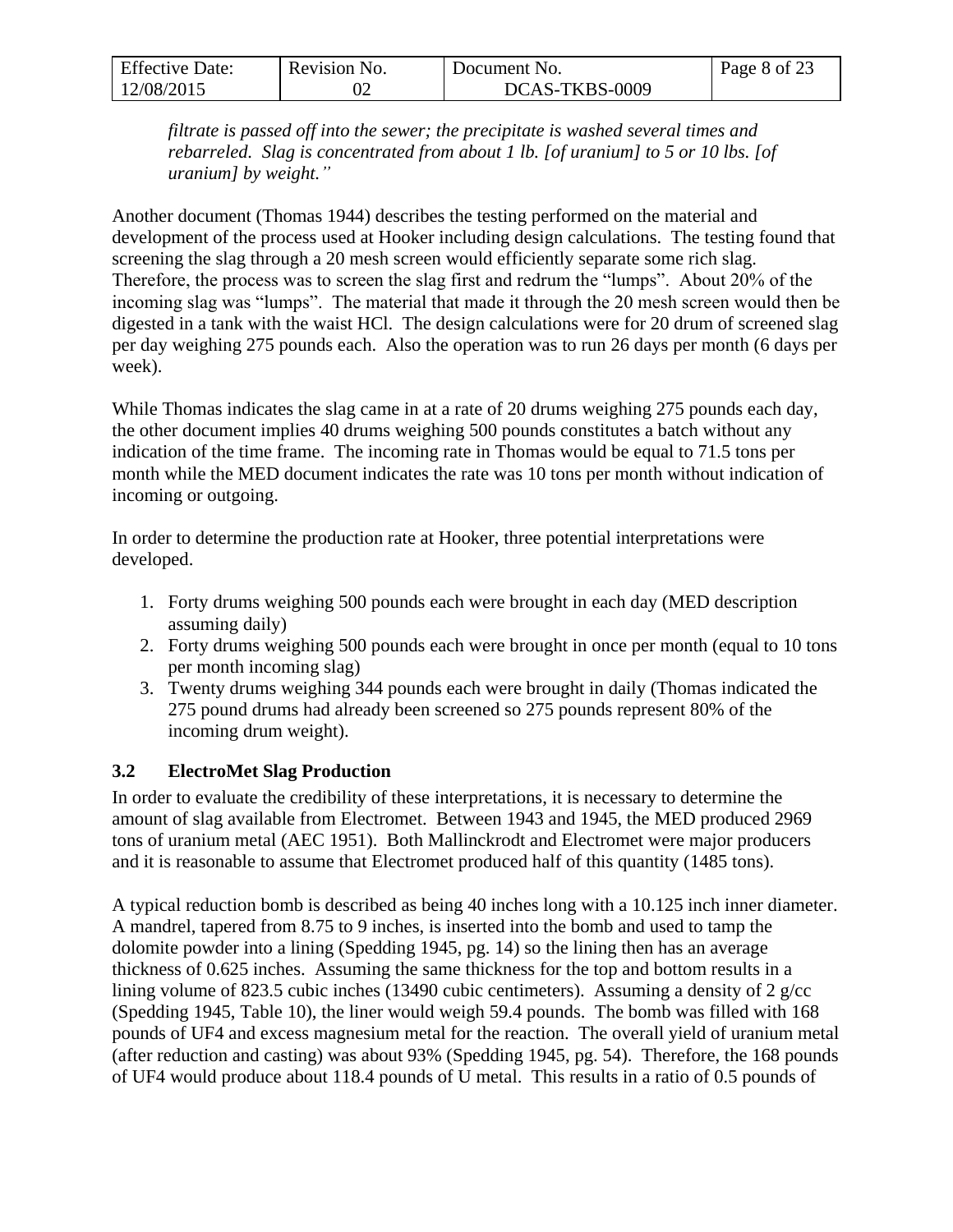| <b>Effective Date:</b> | Revision No. | Document No.   | Page 9 of 23 |
|------------------------|--------------|----------------|--------------|
| 12/08/2015             | ∪∠           | DCAS-TKBS-0009 |              |

lining per pound of uranium metal. That implies Electromet could have produced 744 tons of lining.

That estimate relies in part on the density of the lining. The density of a dry chemical is variable and dolomite has been reported to be anywhere from 55 pounds/ft<sup>3</sup> (0.88 g/cc) (NLA) to 2.88 g/cc (Vulkan 2008, Table 4.47b). Since the dolomite is jolted into place it is packed and likely more dense than the 0.88 g/cc which is intended for determining storage capacity of bulk dolomite. That value would then be low for this application. The 2.88 g/cc reference is a dolomite brick after it is fired. Firing would normally fuse the brick into a single unit increasing its density. Therefore, that value would also not be appropriate for this application. Spedding (table 10 pg. 43) reported a packing density of 2 g/cc for electrically fused dolomite. Since that document discusses the dolomite in the context of uranium reduction, this appears to be an appropriate reference.

One estimate that does not depend on the density is to use the cost information in Spedding. The cost estimate indicated the liner cost 8.65 cents per pound of uranium produced. It also indicted the raw material cost 13.5 cents per pound of refractory. Unfortunately, it is not clear if this is the raw dolomite or fused dolomite. Spedding (pg. 42) indicated some dolomite was electrically fused at Electromet so Electromet had the capability of buying raw dolomite and fusing it on site. This process involved heating the dolomite to high temperatures to drive off the CO2 component leaving MgO and CaO. The CO2 accounts for about 48% of the raw dolomite weight. So the estimate could be indicating 13.5 cents per pound of raw dolomite which would be equivalent to 25.9 cents per pound of fused dolomite liner. With these two interpretations, the cost based estimate results in a total liner production at Electromet of either 496 tons or 951 tons.

Several other reference are available for the amount of liner used in a reduction pot. The first (Huke 1944, pg. 15) is a report dated January 27, 1944 pertaining to the loss of material at Mallinckrodt. A mass balance for Plant 4 at Mallinckrodt indicates the material going into a reduction pot was 135 pounds of green salt (UF4), 55 pounds of liner and 24 pounds of magnesium. This equals 0.41 pounds of liner per pound of UF4. A second reference (Thayer 1955) indicated the reduction pots used 0.432 pounds of liner per pound of UF4. A third reference (Electromet 1943, pg. 6) is a report discussing the development of the reduction process and mentions that for the chosen size of the reduction pot "the quantity of dolomite required was decreased from 0.7 pounds per pound of salt to 0.4 pounds". In this case, "salt" is referring to green salt, a term for UF4. Using an overall metal yield of 93%, these three values (0.41, 0.432 and 0.4) would result in an estimated lining inventory at Electromet of 858 tons, 910 tons and 842 tons respectively.

All the estimates above depend on the assumption that Electromet produced half of the MED's uranium metal. An estimate that does not involve that assumption utilizes a 1946 document (Gates 1945 pg. 22) that lists the amount of raw materials consumed by Electromet during normal operations. It indicates 110,000 pounds of electrically fused dolomite and 24,000 pounds of Kelly Island dolomite are necessary for 60 days of production. The Kelly Island dolomite would need to be electrically fused before use and that process would reduce the weight to approximately 52% of the original weight. Adjusting for this, and assuming 31 months of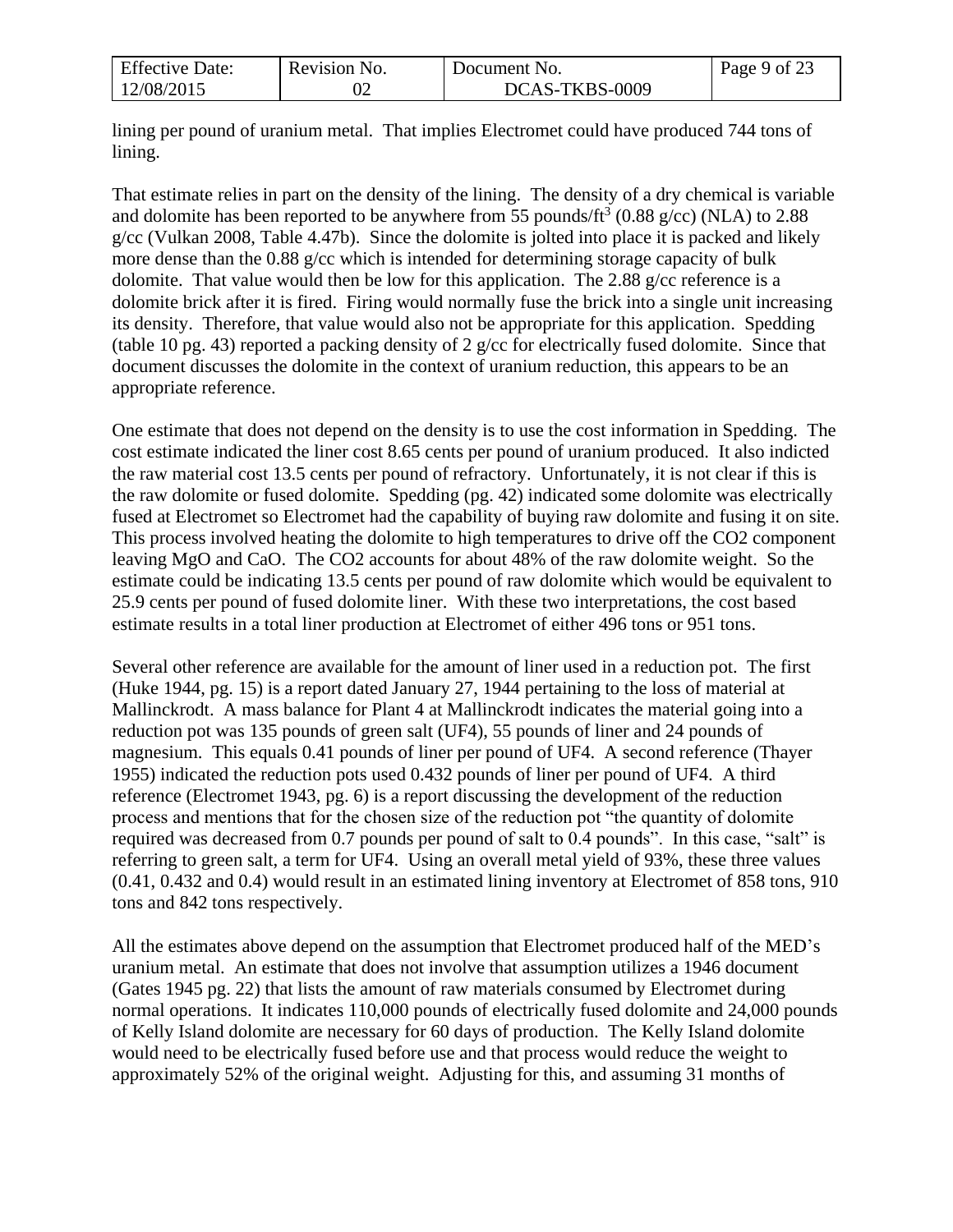| <b>Effective Date:</b> | Revision No. | Document No.   | Page 10 of 23 |
|------------------------|--------------|----------------|---------------|
| 12/08/2015             |              | DCAS-TKBS-0009 |               |

operations between Electromet startup (4/1/1943) and Hooker shutdown (11/1/1945) produces an estimate of 950 tons of fused dolomite used at Electromet.

The estimates presented here range from 496 tons to 951 tons. However, two of these estimates are outliers. The 496 ton estimate assumes the dolomite purchased was raw dolomite and electrically fused on site. Gates however, lists electrically fused dolomite separate from Kelly Island dolomite. This could mean that most of the dolomite purchased was already electrically fused and the 496 ton estimate can be disregarded. The 744 ton estimate depends on the density of the packed dolomite liner. This parameter is variable and since estimates that do not depend on it are available, this value should be disregarded. That leaves estimates of 951, 858, 910, 842 and 950 tons. These values involve different methods, parameters and references but produce reasonably good agreement. Also, the use of these estimates later in this document depends on an approximate value so a closely matched range is sufficient.

### <span id="page-9-0"></span>**3.3 Mass Balance**

A mass balance was performed to determine which of the interpretations in section 3.1 are credible. For this mass balance, parameters taken from the experimental and design document (Thomas 1944) were used and are listed below.

- The incoming slag is made up of 80% fines and 20% lumps
- The fines are assumed to be uranium contaminated fused dolomite (CaO MgO)
- The lumps are assumed to be uranium contaminated MgF2
- Uranium content in the fines  $= 0.84\%$
- Uranium content in dry concentrate = 9.87%
- Moisture content in concentrate  $= 41.4\%$
- Lumps are assumed to have the same uranium content as the dry concentrate
- These parameters result in a uranium content of 2.65% for the incoming slag
- Work consisted of 26 eight hour days per month
- Work period was  $7/11/1944$  to  $11/1/1945$  (~15.5 months)

The interpretations in section 3.1 differ by the incoming slag rate.

Interpretation  $1 = 40$  barrels weighing 500 pounds coming in 26 days per month Interpretation  $2 = 40$  barrels weighing 500 pounds coming in 1 day per month Interpretation  $3 = 20$  barrels weighing 344 pounds coming in 26 days per month

Using this information, a mass balance was calculated. Table 1 below shows the results of several parameters for each interpretation. Results are listed on a per month and total (entire project) basis.

| Table 1                                    |                   |                   |                   |  |  |
|--------------------------------------------|-------------------|-------------------|-------------------|--|--|
| Mass Balances for Each Processing Scenario |                   |                   |                   |  |  |
| <b>Parameter</b>                           | <b>Scenario 1</b> | <b>Scenario 2</b> | <b>Scenario 3</b> |  |  |
| % moisture in concentrate                  | 41.4%             | 41.4%             | 41.4%             |  |  |
| $%$ U in fines                             | 0.84%             | 0.84%             | 0.84%             |  |  |
| % U in dry concentrate                     | 9.87%             | 9.87%             | 9.87%             |  |  |

#### **Table 1: Mass Balances for Each Processing Interpretation**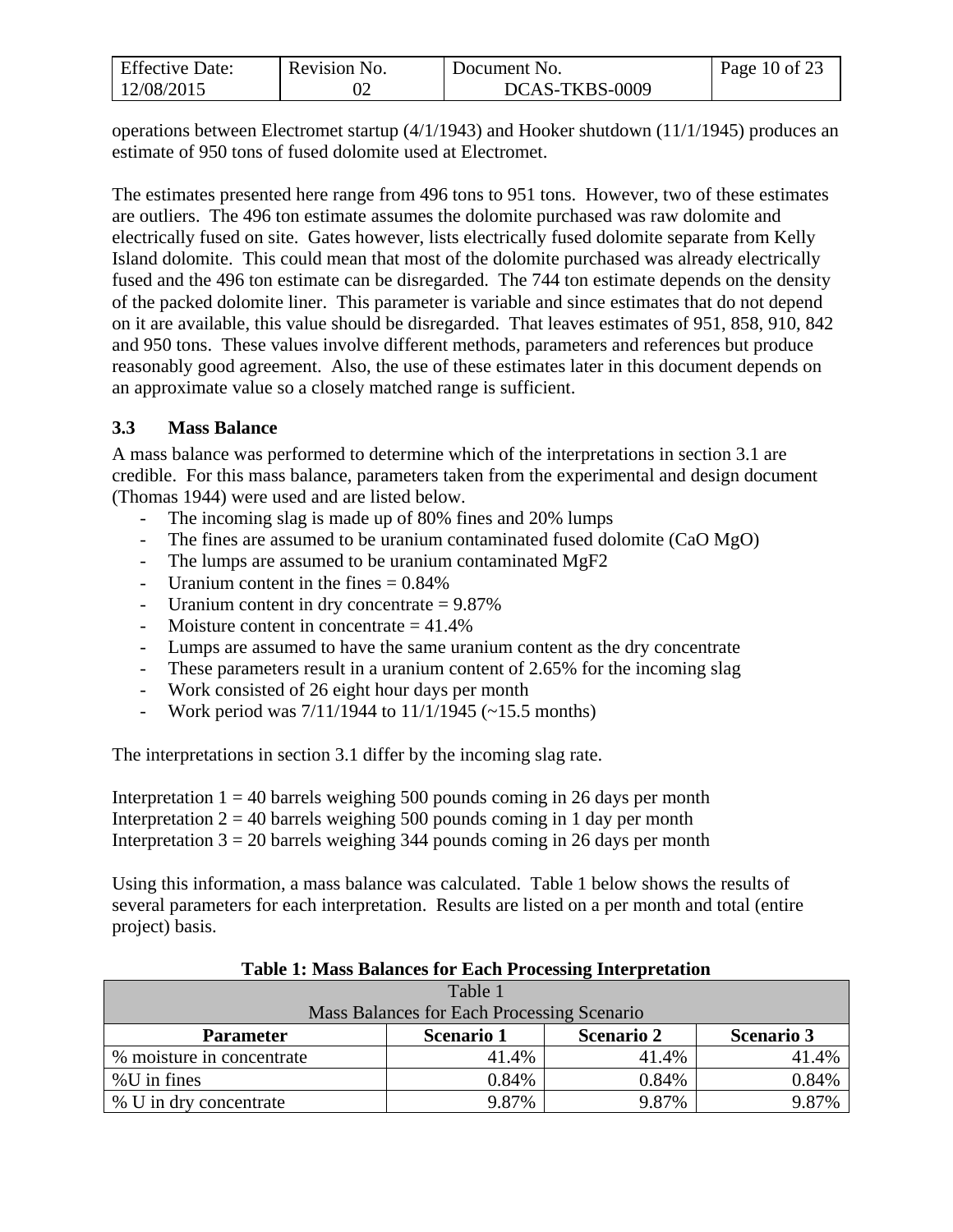| <b>Effective Date:</b>          | Revision No. | Document No.                                       |                | Page 11 of 23 |
|---------------------------------|--------------|----------------------------------------------------|----------------|---------------|
| 12/08/2015                      | 02           |                                                    | DCAS-TKBS-0009 |               |
|                                 |              |                                                    |                |               |
| Incoming # of drums per day     |              | 40                                                 | $1.54 \ (avg)$ | 20            |
| Weight of each drum (pounds)    |              | 500                                                | 500            | 343.75        |
| Fraction that are fines         |              | 0.8                                                | 0.8            | 0.8           |
| % U in incoming                 |              | 2.65%                                              | 2.65%          | 2.65%         |
|                                 |              | <b>Monthly Rate</b>                                |                |               |
| Tons of incoming slag per month |              | 260                                                | 10             | 89.375        |
| Tons of fines per month         |              | 208                                                | 8              | 71.5          |
| Tons of U per month             |              | 1.75                                               | 0.0672         | 0.60          |
| Tons of concentrate (dry) per   |              |                                                    |                |               |
| month                           |              | 17.7                                               | 0.68           | 6.09          |
| Tons of concentrate (wet) per   |              |                                                    |                |               |
| month                           |              | 30.2                                               | 1.16           | 10.4          |
|                                 |              | Project Totals (assumes 15.5 months of operations) |                |               |
| Total tons incoming             |              | 4030                                               | 155            | 1385          |
| Total tons fines                |              | 3224                                               | 124            | 1108          |
| Total tons concentrate (dry)    |              | 274                                                | 10.6           | 94.3          |
| Total tons concentrate (wet)    |              | 468                                                | 18.0           | 161           |

Interpretation 1 requires over 3000 tons of liner material to be processed at Hooker. Since the Electromet plant did not produce that much liner (section 3.2) it is clear that this interpretation is incorrect. This interpretation came from MED 1944 assuming the 40 drums weighing 500 pounds each was a daily event. Interpretation 2 assumes that is a monthly event based on the 10 ton per month rate in that document. However, when compared to the design criteria for the project (Thomas 1944), this rate is almost 9 times lower than the design rate. This is possible but not very credible unless there was a large change in direction between design and operation. For interpretation 3, the 10 ton per month rate in MED 1944 matches well with the 10.4 tons/month for the wet concentrate. Since the document does not specify if the 10 tons/month is wet or dry concentrate or slag, this is not a disqualifier for this interpretation. The total of 152 tons listed in Mears matches reasonably well with the 161 tons of wet concentrate produced. This document indicates the 152 tons processed is slag but it is possible this is just an error and it is really slag concentrate. The 152 tons processed is also in reasonable agreement with the 155 tons of slag associated with interpretation 2.

In conclusion, interpretation 1 is not possible while both interpretation 2 and 3 are possible. Interpretation 3 requires a belief that Mears was incorrect when it said 152 tons of slag was processed and it was actually slag concentrate. Interpretation 2 requires a belief that the amount of material actually handled was nearly 9 times less than the design capacity of the process. This document will therefore, assume that interpretation 3 is the best description of the production rate at Hooker.

### <span id="page-10-0"></span>**3.4 Work Flow**

Thomas (Thomas 1944) includes a cycle of operations that describes each step of the process and the time necessary to perform them. The cycle indicates 2 hours per 8 hour day is necessary to dump the slag barrels and an additional 2 hours necessary to dump and barrel the concentrate.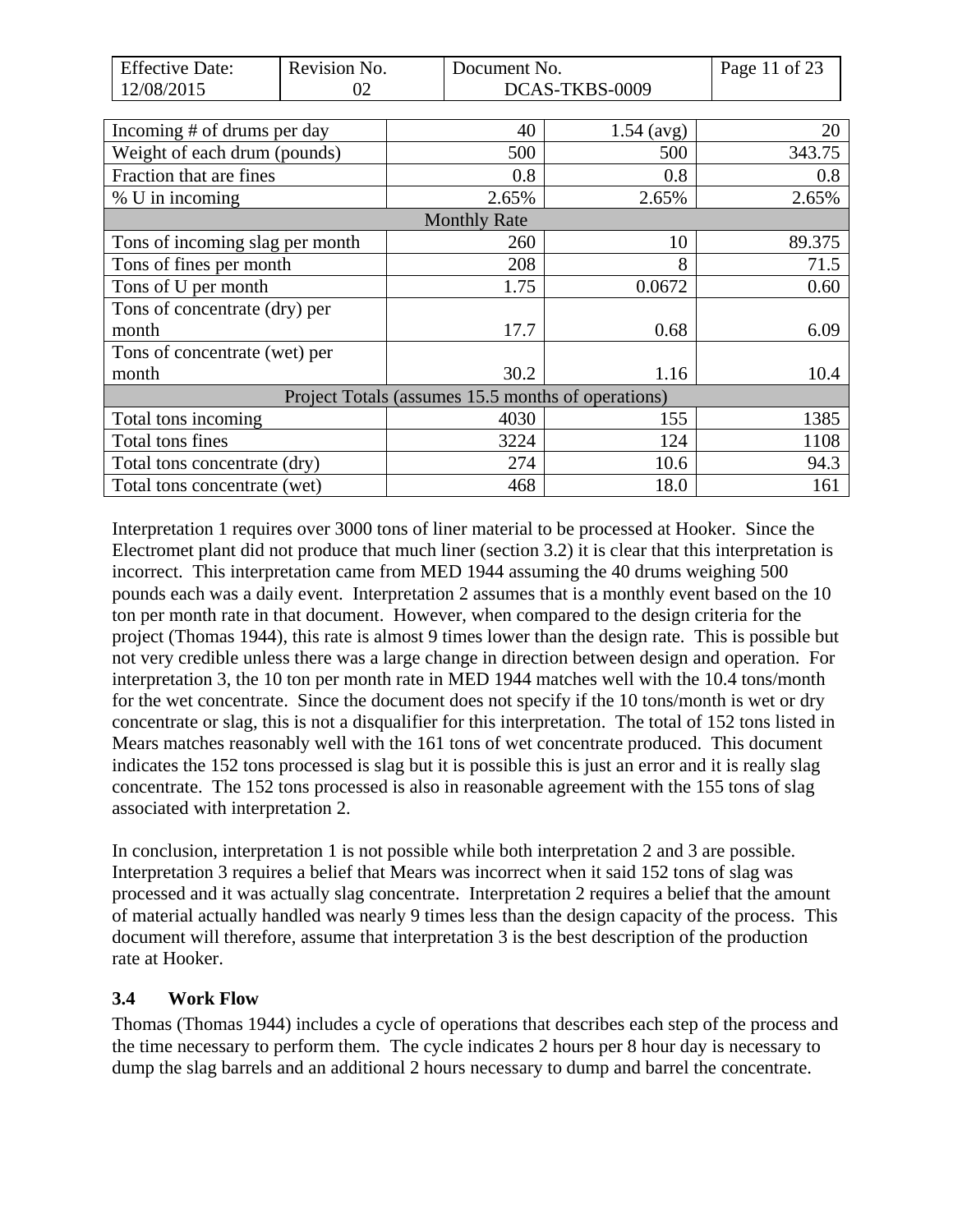| <b>Effective Date:</b> | Revision No. | Document No.   | Page 12 of 23 |
|------------------------|--------------|----------------|---------------|
| 12/08/2015             |              | DCAS-TKBS-0009 |               |

The remaining part of the day involved steps that do not involve handling the slag directly such as operating the filter press.

Based on Thomas, this estimate will assume 2 hours per day was spent dumping incoming slag barrels and 2 hours per day was spent packing concentrate into barrels.

DOE 1977 indicates the incoming slag was packaged in wooden barrels weighing 500 pounds. Wooden whiskey barrels were commonly used at the time for many purposes. 53 gallon wooden barrels are traditionally used for bourbon whiskey. This estimate will assume the slag was delivered in 53 gallon whiskey barrels.

Thomas indicated daily concentrate would be packaged in three 300 pound barrels. Thomas also indicated the density of the wet concentrate was 1.3 g/cc (82 pounds/ft<sup>3</sup>, Thomas 1944 pg. 5). 300 pounds at 1.3 g/cc would occupy approximately 27.7 gallons of space. It is unlikely they only put 27 gallons of material into a 53 gallon barrel. More likely a smaller size was used for the concentrate. 27 CFR 25.11 indicates one barrel as a unit of measure is equal to 31 gallons. This seems to be a reasonable size to contain 27 gallons of material. Therefore, this estimate will assume the concentrate was packaged into 31 gallon barrels.

## <span id="page-11-0"></span>**4.0 Internal Dose**

The Secretary of Health and Human Services designated a class of employees at Hooker to be added to the Special Exposure Cohort. The class covers the period from July 1, 1944 to December 31, 1948 based on the inability to estimate the internal exposure with sufficient accuracy. The designation also indicated residual period exposures would be estimated using the techniques in the previous version of this Technical Basis Document. That estimate utilized the operational air concentrations. Together, this implies it was determined that the air concentration estimate was sufficiently accurate for estimating contamination levels but not for estimating operational airborne levels.

Therefore, no internal dose estimate will be provided prior to 1949. Operational airborne concentrations will be estimated below as part of calculating internal and external exposures from contamination.

### <span id="page-11-1"></span>**4.1 Operational Air Concentration**

No data were found in the Site Research database related to occupational internal dose during MED work. The work performed at Hooker Electrochemical involved concentrating C-2 slag. Much of that work involved either liquid or material with a high moisture content which would result in little or no airborne activity. The one task involving dry material was the dumping of barrels of slag. The slag came directly from the nearby ElectroMet facility. Two air sample results from handling this material at ElectroMet were found. The first result was an average of an unknown number of samples taken on December 24, 1947, March 30, 1948 and May 14, 1948. The average of the samples was  $456 \text{ dpm/m}^3$ . The second result was an average of three samples taken between August 17<sup>th</sup> and the 19<sup>th</sup> of 1949. The average value was 398 dpm/m<sup>3</sup>. Work associated with these samples included shoveling the material into the barrels.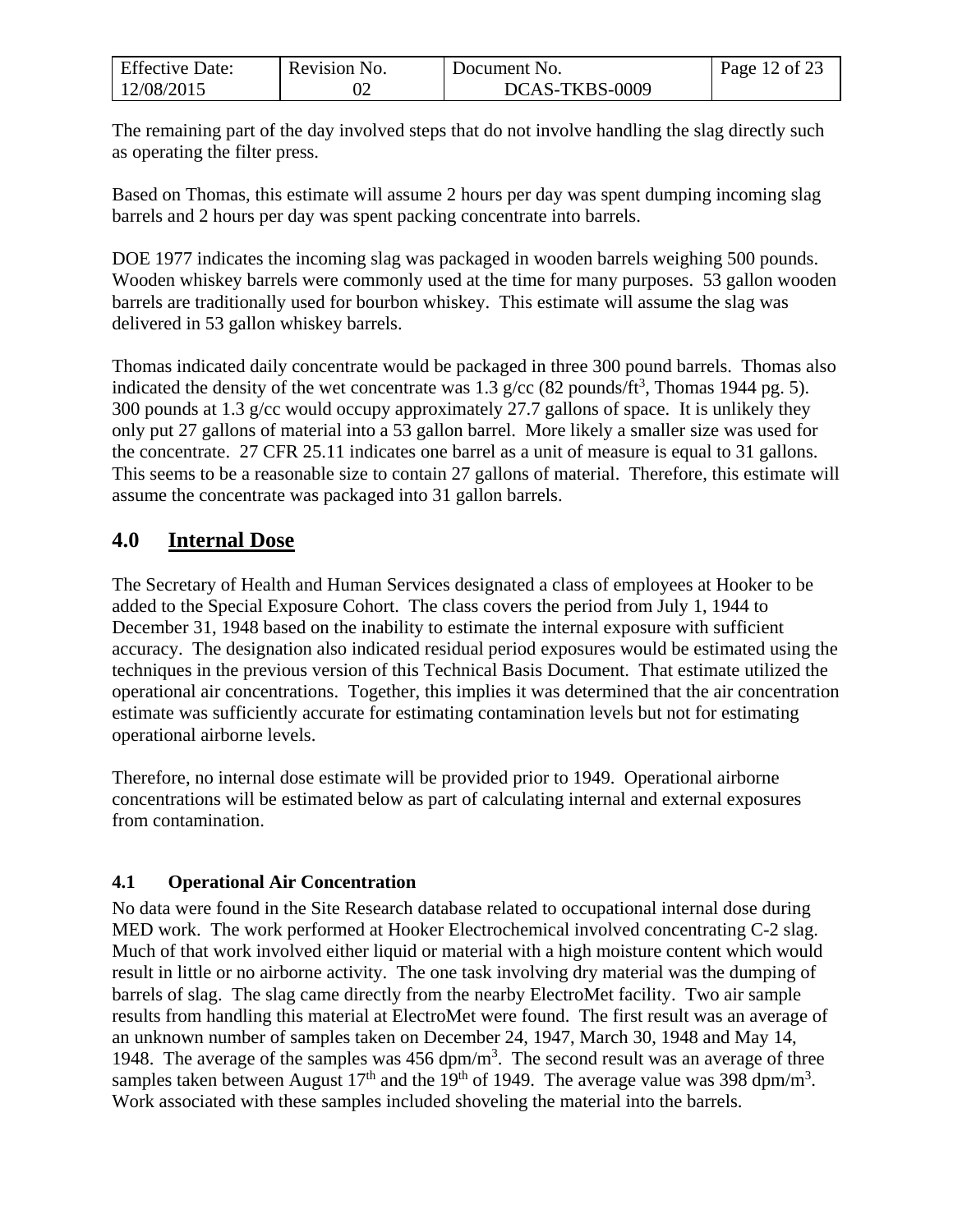| <b>Effective Date:</b> | Revision No. | Document No.   | Page 13 of 23 |
|------------------------|--------------|----------------|---------------|
| 12/08/2015             | ∪∠           | DCAS-TKBS-0009 |               |

Since there are only two results and they were reported as averages, they provide little information about the variability of the data. Therefore, additional samples associated with handling slag were found at Mallinckrodt and Fernald. These samples are listed in Table 2.

These samples were used to determine the parameters of a lognormal distribution. The analysis resulted in determining a geometric standard deviation (GSD) of 2.43 and a geometric mean (GM) value of 187.7 dpm/m<sup>3</sup>. The 95<sup>th</sup> percentile of this distribution is 806 dpm/m<sup>3</sup>. Figure 1 shows the individual data points along with the fit associated with these parameters.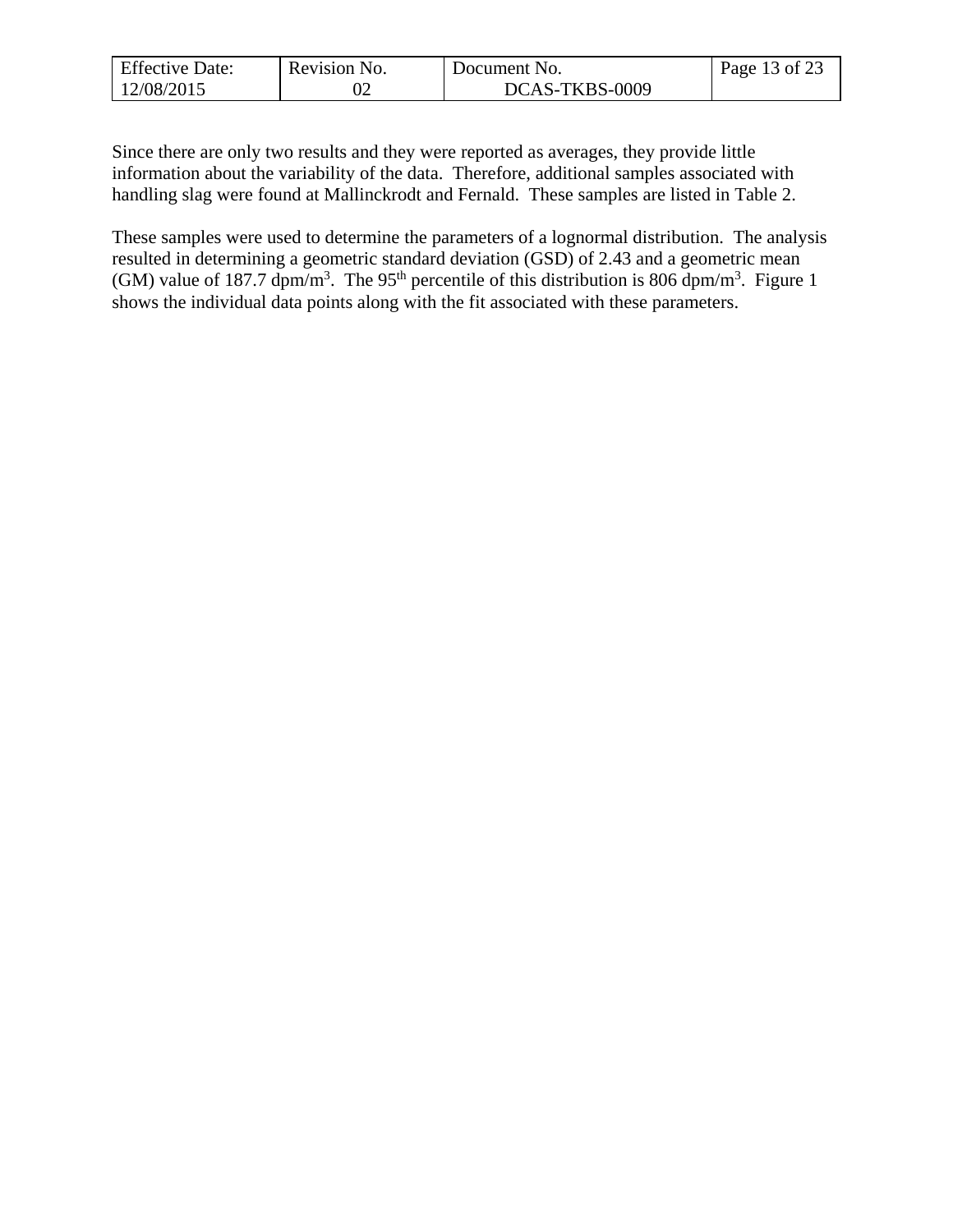| <b>Effective Date:</b> | Revision No. | Document No.   | Page 14 of 23 |
|------------------------|--------------|----------------|---------------|
| 12/08/2015             |              | DCAS-TKBS-0009 |               |

|              | Table 2: Magnesium Fluoride Air Samples |               |                       |             |  |  |
|--------------|-----------------------------------------|---------------|-----------------------|-------------|--|--|
| <b>Site</b>  | <b>Task</b>                             | Air           | Comments              | <b>SRDB</b> |  |  |
|              |                                         | Concentration |                       | reference   |  |  |
|              |                                         | (dpm/m3)      |                       |             |  |  |
| ElectroMet   | Loading slag into                       | 456           | Average of unknown    | 8917 pg 7   |  |  |
|              | barrels and weighing                    |               | number of samples     |             |  |  |
| ElectroMet   | Shoveling slag into                     | 398           | Average of three      | 8930 pg 19  |  |  |
|              | drums                                   |               |                       |             |  |  |
| Mallinckrodt | Slag Man                                | 154           |                       | 9340 pg 4   |  |  |
| Mallinckrodt | Slag handling                           | 154           |                       | 11553       |  |  |
| Mallinckrodt | Slag Man                                | 77            |                       | 9341 pg 5   |  |  |
| Mallinckrodt | Removing slag drum                      | 237           |                       | 9443 pg 19  |  |  |
| Mallinckrodt | Removing slag drum                      | 60.8          |                       | 9443 pg 19  |  |  |
| Fernald      | $BZ$ – dumping can of                   | 247           |                       | 34544       |  |  |
|              | C-liner                                 |               |                       |             |  |  |
| Fernald      | $BZ$ – dumping can of                   | 191           |                       | 34544       |  |  |
|              | C-liner                                 |               |                       |             |  |  |
| Fernald      | $BZ$ – dumping can of                   | 255           |                       | 34544       |  |  |
|              | C-liner                                 |               |                       |             |  |  |
| Fernald      | $BZ$ – dumping can of                   | 206           |                       | 34544       |  |  |
|              | C-liner                                 |               |                       |             |  |  |
| Fernald      | $BZ$ – dumping drum                     | 793           |                       | 42627       |  |  |
|              | of C-liner                              |               |                       |             |  |  |
| Fernald      | $BZ$ – dumping drum                     | 829           |                       | 42627       |  |  |
|              | of C-liner                              |               |                       |             |  |  |
| Fernald      | $BZ$ – dumping drum                     | 424           |                       | 42627       |  |  |
|              | of C-liner                              |               |                       |             |  |  |
| Fernald      | $\overline{BZ}$ – dumping drum          | 32            |                       | 42628       |  |  |
|              | of slag outdoors                        |               |                       |             |  |  |
| Fernald      | $BZ$ – dumping drum                     | 110           |                       | 42628       |  |  |
|              | of slag outdoors                        |               |                       |             |  |  |
| Fernald      | $BZ$ – dumping drum                     | 85            | Value calculated from | 42628       |  |  |
|              | of slag outdoors                        |               | average, min and max  |             |  |  |
| Fernald      | $BZ$ – dumping drum                     | 85            | Value calculated from | 42628       |  |  |
|              | of slag outdoors                        |               | average, min and max  |             |  |  |

### **Table 2: Magnesium Fluoride Air Samples**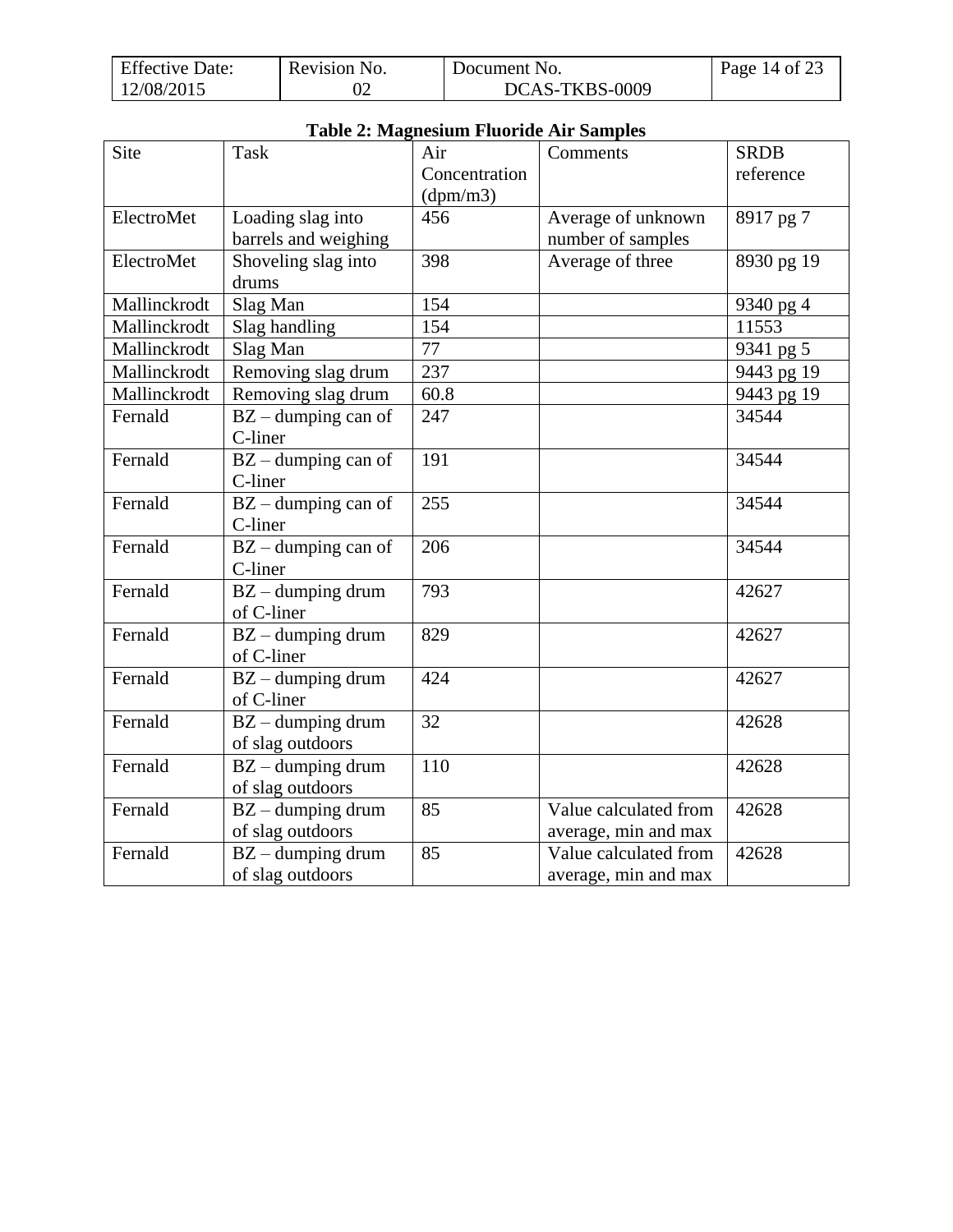| <b>Effective Date:</b> | Revision No. | Document No.   | Page 15 of 23 |
|------------------------|--------------|----------------|---------------|
| 12/08/2015             |              | DCAS-TKBS-0009 |               |



Drum dumping is the highest airborne causing evolution at Hooker but it was performed only two hours per day. The next highest airborne causing evolution would be the filtering and drumming of the concentrate after digestion. The remaining operations were performed in a liquid system. In order to determine an intake associated with filter operations, measurements associated with the digestion of uranium concentrates were considered. Digestion of concentrates involves many of the same basic steps as the concentration of slag at Hooker. A report by Christofano and Harris (Christofano 1960) determined the range of airborne activity associated with digesting uranium concentrates to be between 17 dpm/m<sup>3</sup> and 100 dpm/m<sup>3</sup> with an average concentration of 40 dpm/ $m<sup>3</sup>$ . They also noted the uranium concentration in the incoming concentrate was 70% to 90%  $U_3O_8$ . Using the average (80%) equates to a uranium concentration of 68%. The concentrate being filtered at Hooker is 5.78% uranium. Adjusting the highest air concentration (100 dpm/m<sup>3</sup>) down to 5.78% uranium produces a uranium airborne concentration of 8.52 dpm/m<sup>3</sup>.

The internal dose estimate for Hooker will assume individuals are exposed to slag dumping 25% of the time (2 hours per 8 hour workday) and the airborne concentration associated with filter operations the remaining 75% of the time. The 95<sup>th</sup> percentile of the slag distribution (806) dpm/m<sup>3</sup>) will be used along with the bounding value (8.52 dpm/m<sup>3</sup>) for the filter operation. This produces an average airborne concentration of 208  $dpm/m<sup>3</sup>$ . It is further assumed that the operators worked 8 hours per day, six days per week for 50 weeks per year resulting in 2400 hours of work per year.

This airborne concentration is used in the residual contamination section (Section 6) of this document to calculate the surface contamination value and the internal and external doses associated with it. No internal dose estimate will be made during the operational period based on the SEC designation.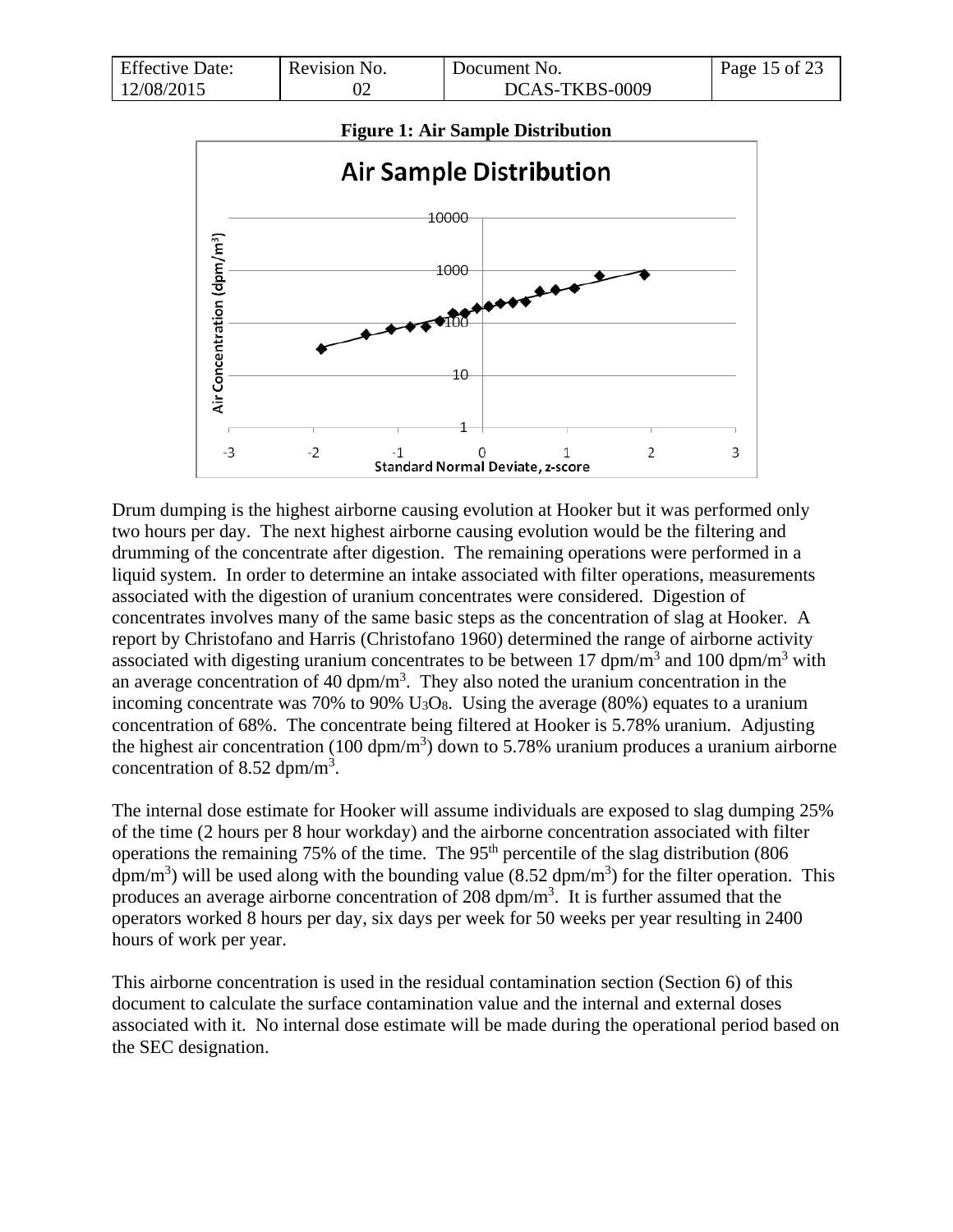| <b>Effective Date:</b> | Revision No. | Document No.   | Page 16 of 23 |
|------------------------|--------------|----------------|---------------|
| 12/08/2015             |              | DCAS-TKBS-0009 |               |

## <span id="page-15-0"></span>**5.0 External Dose**

No external dosimetry data were found related to occupational external dose at Hooker during the MED work. Therefore, external dose was modeled using the computer code MCNP. External dose associated with the incoming barrels of slag was modeled as well as with a barrel of uranium concentrate and surface contamination.

### <span id="page-15-1"></span>**5.1 Barrels**

From Section 3, slag barrels are assumed to be 53 gallon wooden whiskey barrels while concentrate barrels are assumed to be similar except 31 gallon in size. Also, the slag is assumed to be 20% lumps made up of MgF<sup>2</sup> with 9.87% uranium content and 80% fused dolomite with a chemical composition of equal parts CaO and MgO with 0.84% uranium content. The overall uranium content would be 2.65%. Concentrate was 41.4% moisture with the remaining content being MgF<sub>2</sub> with 9.87% uranium making the overall uranium content of the concentrate 5.78%.

One source of 53 gallon whiskey barrels (Kentucky Barrels 2003) indicates the barrel is made with 1 inch thick oak wood and provides dimensions. These dimensions were used to model the barrel in MCNP then the dimensions were adjusted uniformly to achieve an internal volume of 53 gallon. The same model was used for the concentrate barrel after the dimensions were adjusted to achieve an internal volume of 31 gallons.

The slag barrel was modeled so that 343.75 pounds of slag filled the barrel. This results in a density of approximately 50 pounds/ $ft<sup>3</sup>$ . This is reasonably close to one reference that indicates bulk dolomite has a density of 55 to 60 pounds/ $\text{ft}^3$  (NLA). For the concentrate, the density of 1.3 g/cc was used (82 pounds/ft<sup>3</sup>, Thomas 1944 pg. 5) and the material was assumed to fill the 31 gallon barrel. This results in a drum with approximately 336 pounds of wet concentrate which is reasonable compared to the 300 pounds indicated in Thomas.

Photon radiation was calculated from both barrels at 1 foot and 1 meter distances. Direct photon radiation as well as bremsstrahlung photons were calculated and added. Beta radiation is largely attenuated by the sides of the barrel. However, the one centimeter and one foot dose rates above the unlidded barrel were calculated. One meter above the barrel was considered unrealistic. Beta radiation levels through the sides of the barrel were attempted. It was determined that it would be difficult to produce an accurate calculation of these levels but also determined that the level would be trivial compared to that above the barrel. Therefore, the levels above the barrel will be used in dose calculations and the one meter beta dose rate will be ignored.

Dose conversion coefficients listed in ICRP 1996 Table A.1 were utilized for photon dose rate calculations. Dose conversion coefficients from ICRP 1996 Table A.43 were utilized for beta dose rate calculation. The resulting dose rates are shown in Tables 3 and 4.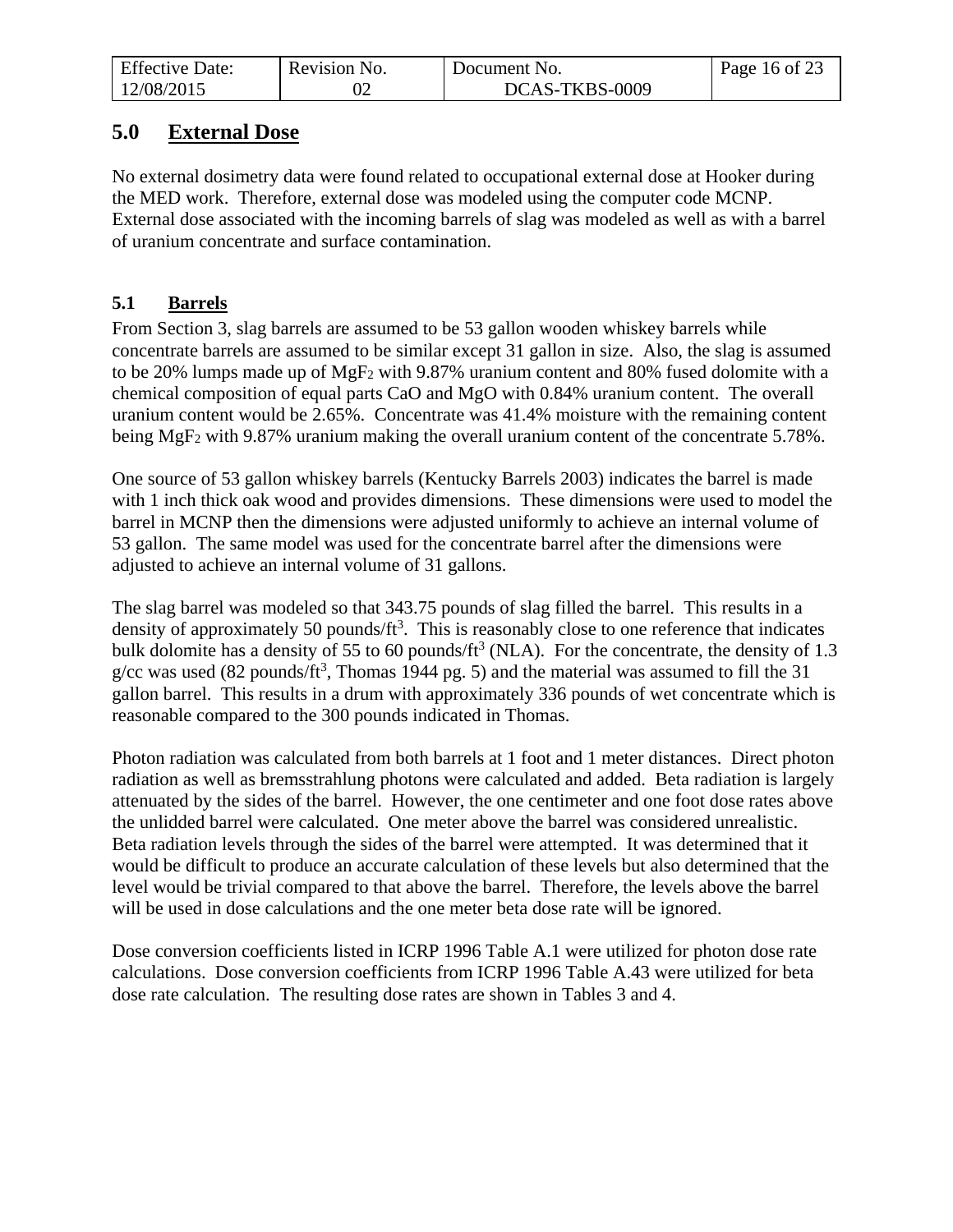| <b>Effective Date:</b> | Revision No. | Document No.   | 17 of 23<br>Page 17 |
|------------------------|--------------|----------------|---------------------|
| 12/08/2015             |              | DCAS-TKBS-0009 |                     |

| Table 5: Stag Barrel External Dose Rates |            |              |  |
|------------------------------------------|------------|--------------|--|
|                                          | Photons    | <b>Betas</b> |  |
|                                          | (mr/hr)    | (mrad/hr)    |  |
| Contact                                  | N/A        | 2.03         |  |
| 1 foot                                   | $2.26E-02$ | 0.467        |  |
| meter                                    | 5.42E-03   | N/A          |  |

#### **Table 3: Slag Barrel External Dose Rates**

#### **Table 4: Concentrate External Dose Rates**

|         | Photons   | <b>Betas</b> |
|---------|-----------|--------------|
|         | (mrem/hr) | (mrem/hr)    |
| Contact | N/A       | 52<br>4.JZ   |
| 1 foot  | 4.21E-02  | 0.863        |
| meter   | 9.18E-03  | N/A          |

### <span id="page-16-0"></span>**5.2 External Dose from Surface Contamination**

Next the external dose rate from surface contamination was calculated again utilizing the computer code MCNP. The model assumed a large area of contamination (circle with a 100 meter diameter). The contamination was assumed to be evenly distributed over the area. The radioactive components of the contamination were assumed to be naturally enriched uranium in equilibrium with its short-lived decay products. The dose rate one foot from the surface was calculated assuming a contamination of 1  $dpm/m^2$  alpha activity. This produced conversion factors that could then be multiplied by the surface contamination values to obtain external dose rates. The result of these calculations is shown in Table 5.

#### **Table 5: Surface Contamination External Dose Rates**

|        | Conversion factor                             | Dose Rate          |
|--------|-----------------------------------------------|--------------------|
| Photon | 6.79E-10 mr/hr per dpm alpha/m <sup>2</sup>   | $1.90E-04$ mr/hr   |
| Beta   | 6.04E-08 mrem/hr per dpm alpha/m <sup>2</sup> | $1.69E-02$ mrem/hr |

The surface contamination level was estimated by assuming the operational airborne activity was deposited with a velocity of 0.00075 m/s. The airborne activity used was the upper bound of the daily average activity from section 4.0 (208 dpm/m<sup>3</sup>). The airborne was assumed to deposit for 30 days (TBD-6000) without any removal mechanism. This resulted in a surface contamination level of 404314 dpm/m<sup>2</sup>. This value was multiplied by the conversion factors in Table 5 to obtain the estimate of external dose rates due to surface contamination. The resulting dose rates are also contained in Table 5.

All beta exposure is entered into IREP as electrons >15keV. Energy distribution of the photon exposure rate from surface contamination was also calculated using MCNP. The energy distribution was determined to be 80.2% <30keV, 12.3% 30 to 250 keV and 7.5% >250 keV. These values should be used in calculating photon dose.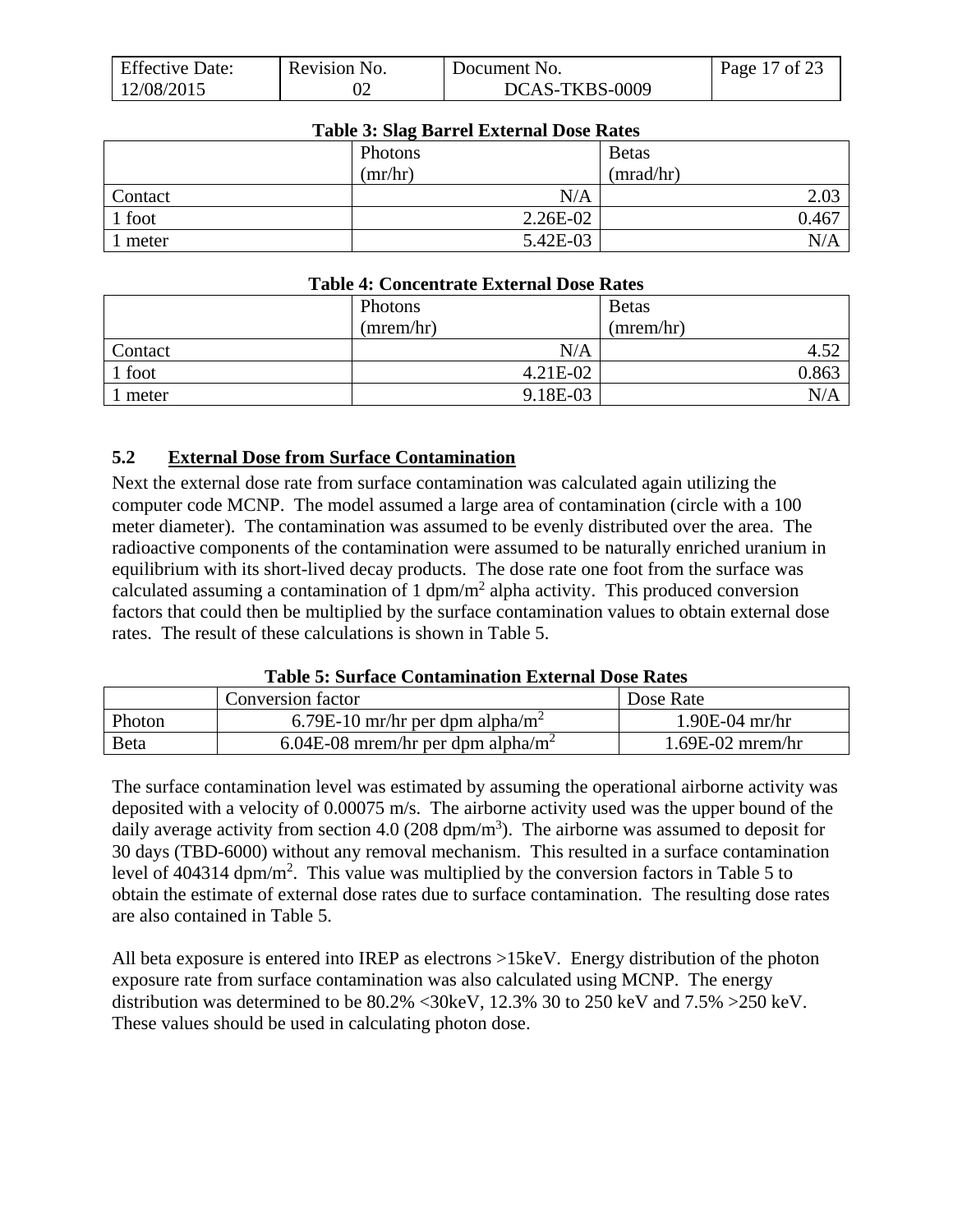| <b>Effective Date:</b> | Revision No. | Document No.   | Page 18 of 23 |
|------------------------|--------------|----------------|---------------|
| 12/08/2015             |              | DCAS-TKBS-0009 |               |

### <span id="page-17-0"></span>**5.3 External Dose Summary**

Operators are assumed to spend 2 hours per day (25%) emptying barrels of slag. A similar amount of time is assumed to be spent loading concentrate into barrels (Thomas 1944). Additionally, operators are assumed to be exposed to external radiation from surface contamination 100% of the time. Laborers are assumed to be in the area 100% of the time but not directly handle the material. As such, they are assumed to be exposed 100% of the time to external radiation from surface contamination. Supervisors are assumed to spend 50% of their time in the area but not directly handle material. Clerical or other individuals are assumed to be in the area 5% of the time but not directly handle material.

While handling the material directly, operators are assumed to spend 50% of their time one foot from the barrels and the remaining 50% of the time one meter from the barrels. The operators' hands are assumed be in contact with the material the entire time they are one foot from the barrels. The annual doses were calculated for photon dose, skin of the whole body (WB-skin) and the hands and forearms. The overall external dose estimates for operational periods are shown in Table 6.

| Table 0. External Dose Summary |                           |                      |                    |  |  |
|--------------------------------|---------------------------|----------------------|--------------------|--|--|
|                                | Photon                    | WB-Skin              | Hands and forearms |  |  |
|                                | (mr/yr)                   | (mrad/yr)            | (mrad/yr)          |  |  |
|                                |                           | <b>Material Dose</b> |                    |  |  |
| <b>Operators</b>               | 23.8                      | 399                  | 1970               |  |  |
|                                | <b>Contamination Dose</b> |                      |                    |  |  |
| <b>Operators</b>               | 0.659                     | 58.6                 | 58.6               |  |  |
| Laborers                       | 0.659                     | 58.6                 | 58.6               |  |  |
| Supervisors                    | 0.329                     | 29.3                 | 29.3               |  |  |
| Clerical                       | 0.0329                    | 2.93                 | 2.93               |  |  |

**Table 6: External Dose Summary**

The photon doses from material should be entered into IREP as 30keV to 250 keV photons with a constant distribution. Photon doses from contamination should be entered into IREP as a constant distribution with the energy distributed as 80.2% <30 keV, 12.3% 30 to 250 keV and 7.5% >250 keV. The WB-skin and hands and forearms doses should be entered as electrons greater than 15 keV with a constant distribution. The 1944 and 1945 doses should be prorated to the fraction of the year the operation occurred based on a start date of July 11, 1944 and an end date of November 1, 1945.

# <span id="page-17-1"></span>**6.0 Residual Contamination**

For the purposes of this document, the residual contamination period at Hooker Electrochemical is considered to begin on November 1, 1945 and end on October 11, 1976. The end date is based on the Residual Contamination report (NIOSH 2009) and the date of the radiological survey that concluded that no elevated levels of radioactivity were onsite (DOE 1977 pg 11).

The external dose rates used during this period are the dose rates contained in section 5.2 from the surface contamination.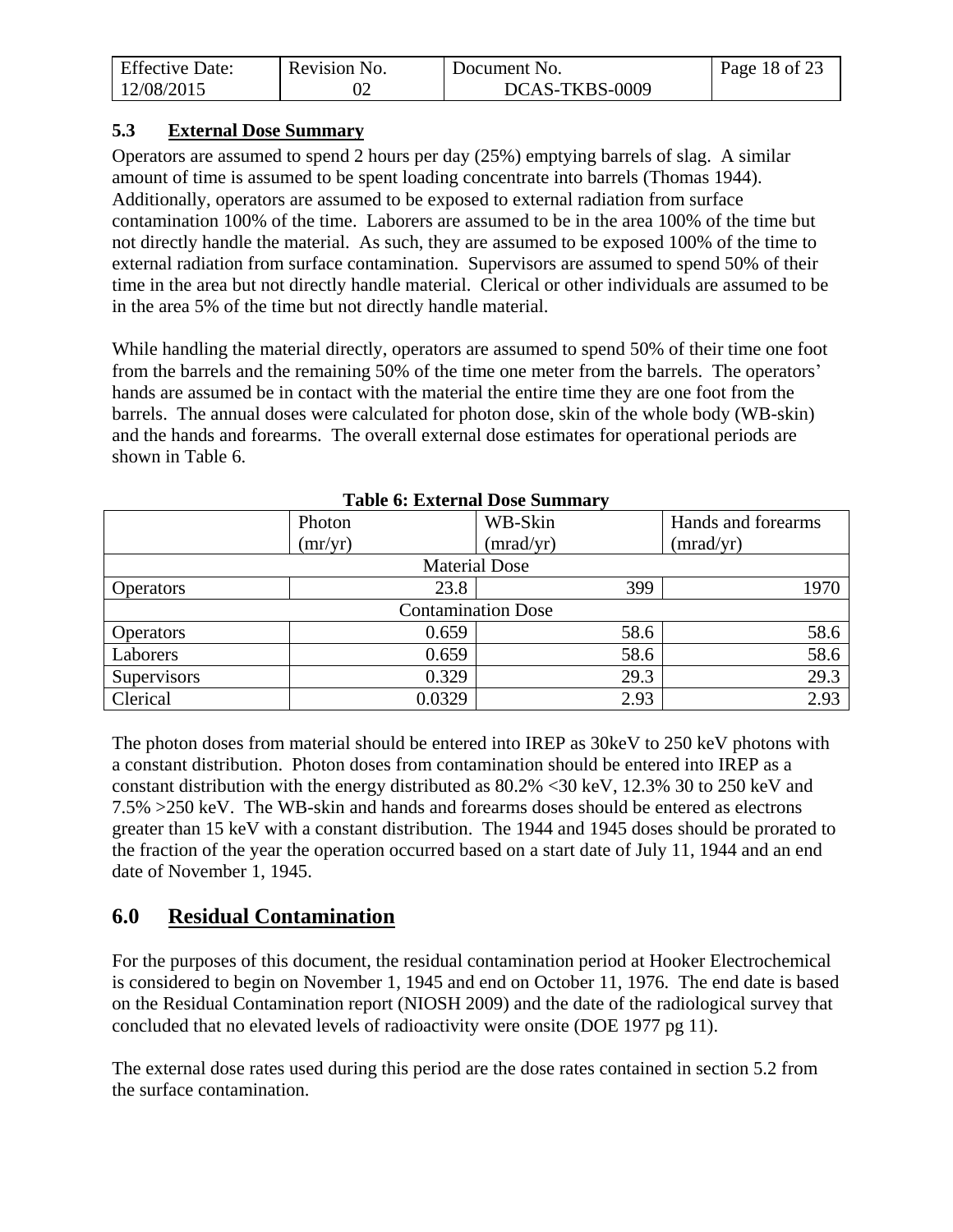| <b>Effective Date:</b> | Revision No. | Document No.   | Page 19 of 23 |
|------------------------|--------------|----------------|---------------|
| 12/08/2015             |              | DCAS-TKBS-0009 |               |

The internal dose rates are based on the surface contamination values derived in section 5.2 combined with a resuspension factor of  $1x10^{-6}$  m<sup>-1</sup>. NUREG-1720 provides this value as the Nuclear Regulatory Commission's recommendation of an appropriate resuspension factor for license termination screening. The recommendation indicates a resuspension factor of  $1x10^{-6}$  m<sup>-1</sup> is more realistic than the previous value of  $1.42 \times 10^{-5}$  m<sup>-1</sup> and sufficiently conservative for screening analysis. In this analysis, the NRC noted a significant difference between those studies conducted in areas with freshly deposited contamination versus those involving "operating facilities or those undergoing decommissioning". Since the NRC report was associated with decommissioning, they chose to not use those studies involving freshly deposited contamination. The basis for this decision was the assumption that any area undergoing decommissioning would likely be washed down.

At Hooker, the majority of the airborne contamination (and thus the surface contamination) was located where the slag drums were emptied. This work was accomplished outdoors on a concrete pad near the railroad spur. As such, the contamination was exposed to the elements in western New York State. Wind, rain, and snow melt would quickly accomplish the same effect as washing down the area with a water hose. Therefore the resuspension factor from NUREG-1720 appears to be applicable at Hooker.

The surface contamination value is based on a bounding estimate of the airborne levels deposited for 30 days with no removal mechanisms. The surface contamination value is then a bounding value. Since both the internal and external exposure estimates are based on this bounding value, the dose estimated during the residual period will be entered into IREP as a constant.

| The internal and external values applicable to the residual period are shown in Table 7. |  |
|------------------------------------------------------------------------------------------|--|
|                                                                                          |  |

| <b>Internal Dose</b> |                |                   |                           |  |
|----------------------|----------------|-------------------|---------------------------|--|
| <b>Job Category</b>  | Years          | Nuclide           | Intake (dpm/calendar day) |  |
| All jobs             | 1949-1976      | $U-234$           | 3.2                       |  |
| <b>External Dose</b> |                |                   |                           |  |
| <b>Job Category</b>  | Years          | Photons $(mr/yr)$ | Skin ( $merm/yr$ )        |  |
| <b>Operators</b>     | 11/1/1945-1976 | 58.6              | 58.6                      |  |
| Laborers             | 11/1/1945-1976 | 58.6              | 58.6                      |  |
| Supervisors          | 11/1/1945-1976 | 29.3              | 29.3                      |  |
| Clerical             | 11/1/1945-1976 | 2.93              | 2.93                      |  |

### **Table 7: Residual Period Dose Summary**

<span id="page-18-0"></span>All internal dose is entered into IREP as alpha radiation with a constant distribution. External photon dose should be entered into IREP as a constant distribution with an energy distribution of 80.2% <30keV photons, 12.3% 30 to 250 keV photons and 7.5% >250 keV photons. External skin doses should be entered into IREP as a constant distribution of electrons >15keV.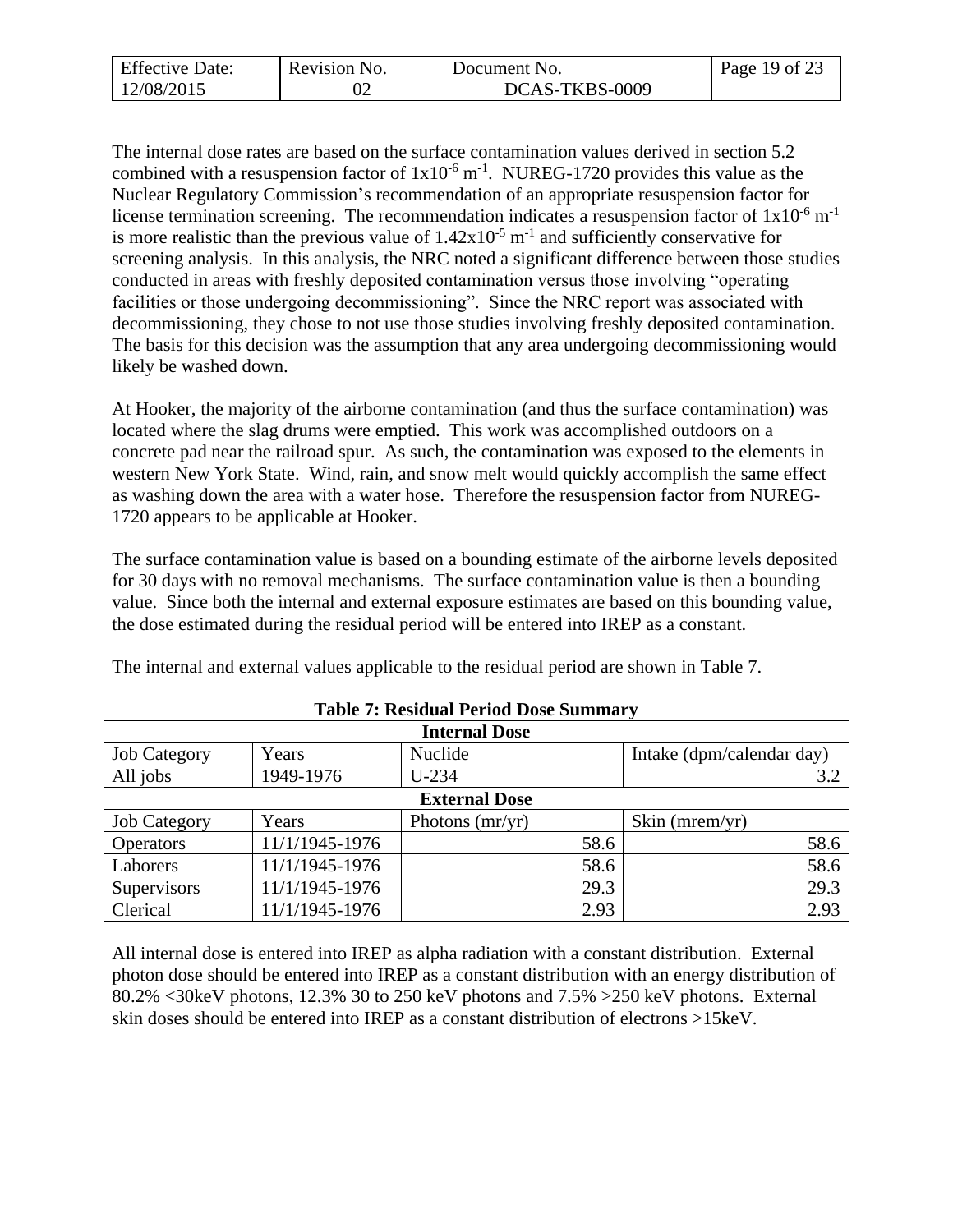| <b>Effective Date:</b> | Revision No. | Document No.   | Page 20 of 23 |
|------------------------|--------------|----------------|---------------|
| 12/08/2015             |              | DCAS-TKBS-0009 |               |

# **7.0 Occupational Medical Dose**

The War Department memo dated March 8, 1946 indicated the medical requirements included a pre-employment exam including a chest x-ray as well as a monthly blood count and monthly urinalysis. It also indicates there were no special exams and that this schedule was not adhered to after the first year of operation (Mears 1946). No other information regarding occupational medical dose specific to Hooker Electrochemical was found. Information to be used in dose reconstructions for which no specific information is available is provided in ORAUT-OTIB-0006, the dose reconstruction project technical information bulletin covering diagnostic x-ray procedures. The assigned frequency should be only a pre-employment PA chest x-ray.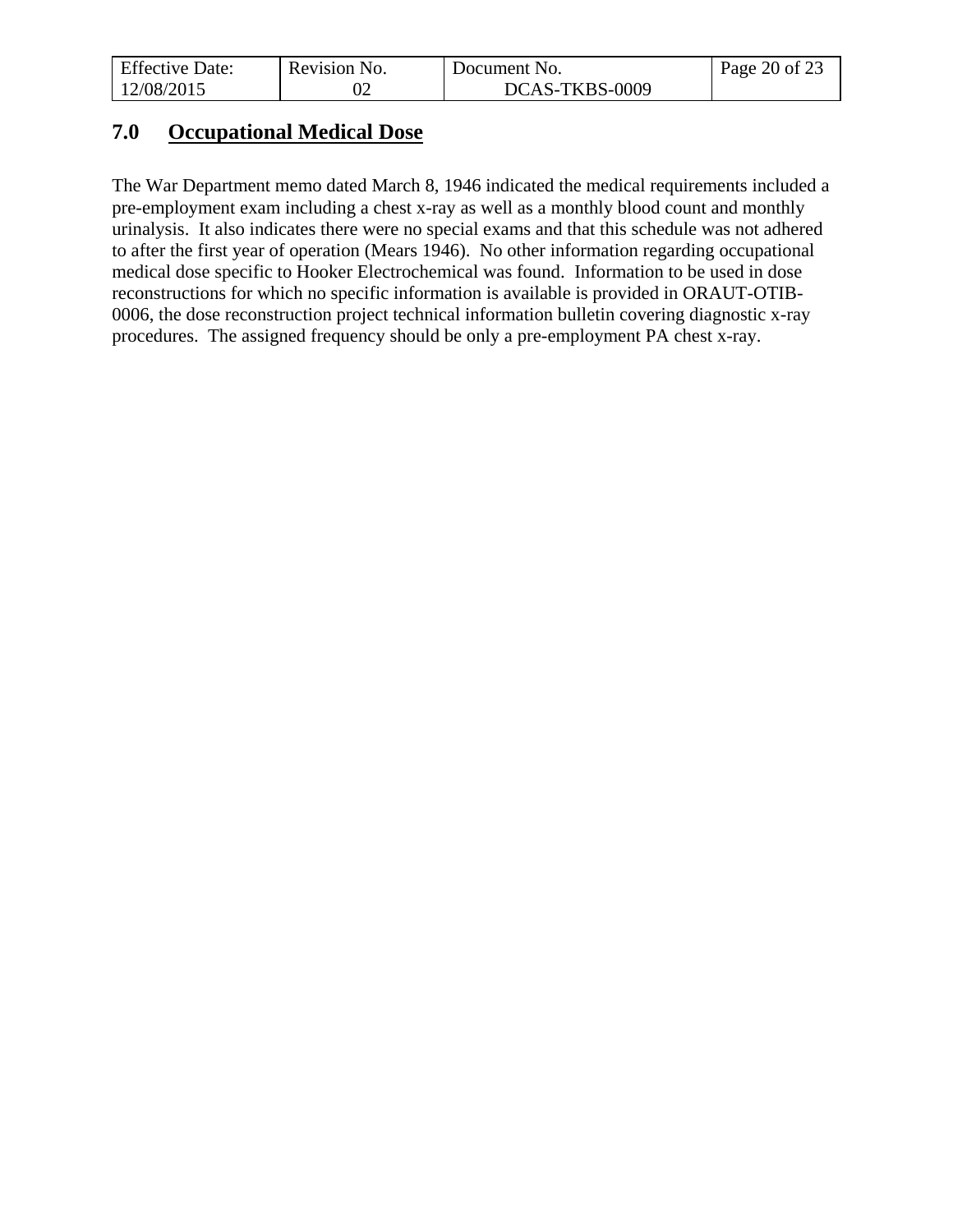| <b>Effective Date:</b> | Revision No. | Document No.   | Page 21 of 23 |
|------------------------|--------------|----------------|---------------|
| 12/08/2015             |              | DCAS-TKBS-0009 |               |

### <span id="page-20-0"></span>**8.0 References**

AEC 1951, Atomic Energy Commission, *The Production of Uranium Feed Material*, May 22, 1951, SRDB 4125 pg 77

Christofano 1960, The Industrial Hygiene of Uranium Refining, Emil Christofano and William B. Harris, November 1960, SRDB 15774

DOE 1977, U.S. Department of Energy, 1977, *Formerly Utilized MED/AEC Sites Remedial Action Program, Radiological Survey of the Hooker Chemical Company, Niagara Falls, New York, Final Report*, Washington, D.C., January 1977, SRDB 10797

DOE 1985, U.S. Department of Energy, 1985, *Formerly Utilized Sites Remedial Action Report Elimination Report for Occidental Chemical Corporation (Former Hooker Electrochemical Company) Niagara Falls, New York,* Washington, D.C. SRDB 11002 pp. 58

DOE 2009, Office of Health, Safety and Security, EEOICPA web site. http://www.hss.energy.gov/healthsafety/fwsp/advocacy/faclist/findfacility.cfm

Dowling 1944, Dowling, Francis A., c. 1944, *Completion Report, Construction of Hooker Electrochemical Company P-45 Plant,* Contract No. W-7405-ENG-28, Tonawanda Area-Manhattan District, SRDB 11002 pp. 102-112

Electromet 1943, Electro Metallurgical Company, *Production Report on Tubealloy Metal by Electro Metallurgical Company*, May 14, 1943, SRDB 112671

Gates 1945, Major M. E. Gates, Letter to Area Engineer, Madison Square Area, Attention: Mr. F. M. Belmore, *Description of Uranium Producing Processes*, October 17, 1945, SRDB 9442

Huke 1944, Letter from Frank Huke to the Area Engineer, Madison Square Area, Attention Major Canfield Hadlock, *Safeguarding of Metal*, January 27, 1944, SRDB 3996, pp. 9-18

ICRP 1996, International Commission on Radiological Protection (ICRP), *Conversion Coefficients for use in Radiological Protection against External Radiation*, Publication 74, Annals of the ICRP, 26 (3/4)

MCNP, MCNP6.1/MCNP5-1.60/MCNPX-2.70: Monte Carlo N-Particle Transport Code System Including MCNP6.1, MCNP5 1.60 and MCNPX 2.7.0 and Data Libraries, Los Alamos National Laboratory, Los Alamos, New Mexico. and Data Libraries,

Mears 1946, Mears, B.J., 1946, memorandum to The District Engineer, "*Medical Clearance on Terminated Madison Square Area Contracts*," Manhattan District, Oak Ridge, Tennessee, March 8, 1946, SRDB 17125 pp. 29-30

MED 1944, Manhattan District, 1944, "Medical Section – Manhattan District, Data Sheets for Industrial Hazard Rating", SRDB 16323 pp. 29-30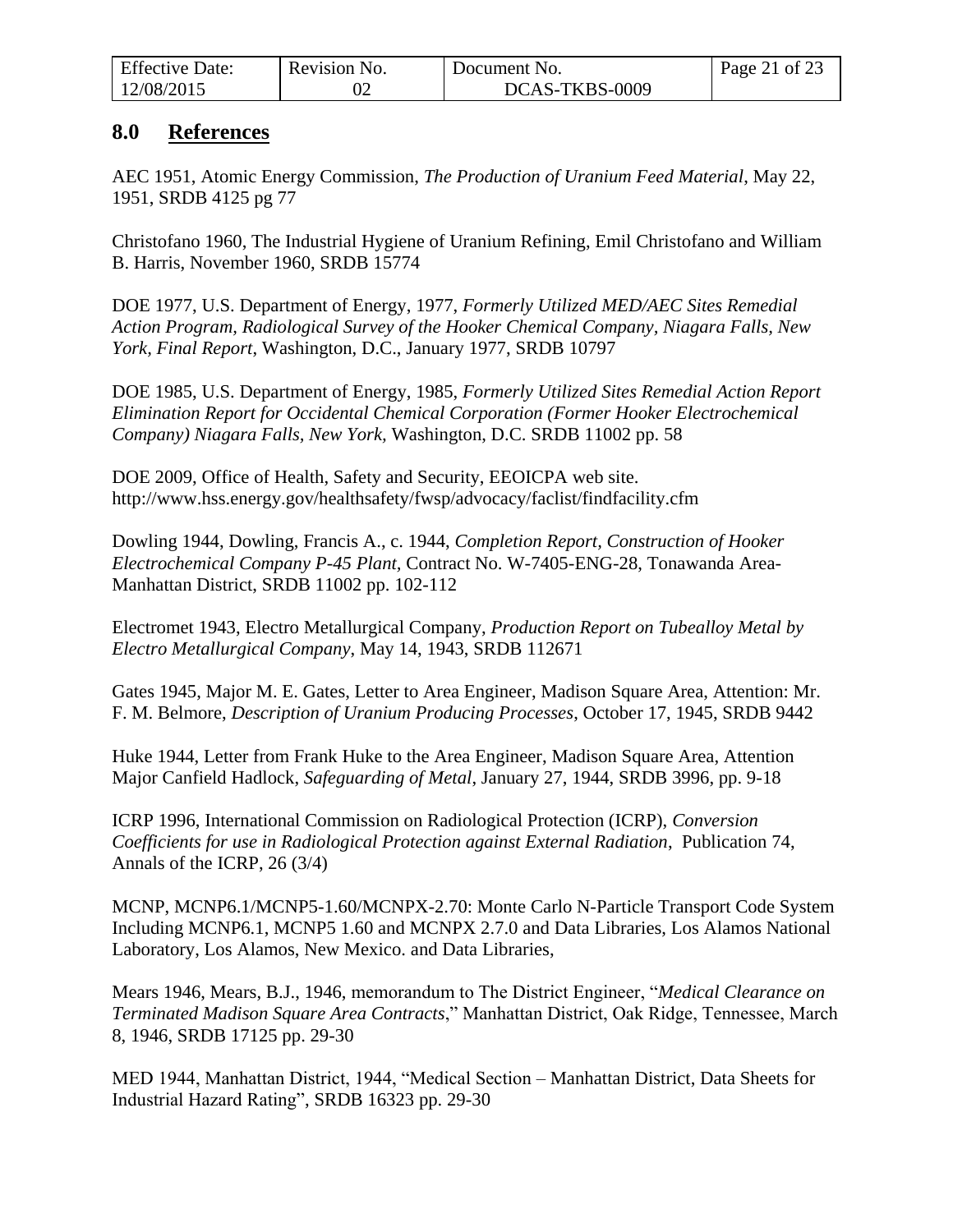| <b>Effective Date:</b> | Revision No. | Document No.   | Page 22 of 23 |
|------------------------|--------------|----------------|---------------|
| 12/08/2015             |              | DCAS-TKBS-0009 |               |

MED 1945, Supplemental Agreement No. 7 between the United States of America and Hooker Electrochemcial Company, September 30, 1945, SRDB 21341 pp. 6-84

NIOSH 2009, National Institute for Occupational Safety and Health 2009, *Report on Residual Radioactive and Beryllium Contamination at Atomic Weapons Employer Facilities and Beryllium Vendor Facilities*. <http://www.cdc.gov/niosh/ocas/pdfs/tbd/rescon/rcontam1206.pdf>

NLA, National Lime Association, *Lime Fact Sheet, Properties of Typical Commercial Lime Products*, [http://www.lime.org/documents/lime\\_basics/lime-physical-chemical.pdf](http://www.lime.org/documents/lime_basics/lime-physical-chemical.pdf)

NUREG-1720, U. S. Nuclear Regulatory Commission, Re-evaluation of the Indoor Resuspension Factor for the Screening Analysis of the Building Occupancy Scenario for NRC's License Termination Rule, June 2002

OCAS 2004, Office of Compensation Analysis and Support, *Technical Information Bulletin: Estimation of Ingestion Intakes*, Rev 0, OCAS-TIB-0009, April 13, 2004

ORAUT-OTIB-0006, ORAUT (Oak Ridge Associated Universities Team), *Technical Information Bulletin: Dose Reconstruction from Occupationally Related Diagnostic X-Ray Procedures, Rev 03 PC-1*, December 21, 2005.

Olotka, 1979, *Letter from F.T. Olotka to William E Mott regarding review and comments of a March 1979 letter to J Gallery*, April 18, 1979*,* SRDB 11002 pp. 39

Spedding 1945, F. H. Spedding, H. A. Wilhelm, W. A. Keller, *The Production of Uranium By The Reduction of UF4 by Mg*, June 26, 1945, Ames Laboratory, CT-2712, SRDB 112651

TBD 6000, Division of Compensation Analysis and Support, *Site Profiles for Atomic Weapons Employers that Worked Uranium Metal revision 1*, June 17, 2011

Thayer 1955, Letter from Harold E. Thayer to F. H. Belcher, *Capacity Slag Grinding Plant*, May 13, 1955, SRDB 4012

Thomas 1944, W. G. Thomas, *Technical Report on Concentration of C-2 Slag*, M-4562, February 17, 1944, SRDB 127827

Tybout 1944, Memorandum from Richard A. Tybout to Col. Stafford L. Warren, *Work Report for September 1944*, October 4, 1944, SRDB 17273 pp. 14-18

Vulkan 2008, Vulkan Verlang 2008, Gerald Routskchka, Hartmut Wuthnow (Editors), Pocket Manual, Refractory Materials, Design Properties Testing, 3rd Edition, [http://books.google.com/books?id=0ugkNtlWKWEC&pg=PA218&lpg=PA218&dq=fused+dolo](http://books.google.com/books?id=0ugkNtlWKWEC&pg=PA218&lpg=PA218&dq=fused+dolomite&source=bl&ots=tJuJUEusZz&sig=xTNh9le-iCuZaiBdNupNzlTzWT0&hl=en&sa=X&ei=PMA4UdfBK9Co0AHEl4CgBA&ved=0CDAQ6AEwAA#v=onepage&q=fused%20dolomite&f=false) [mite&source=bl&ots=tJuJUEusZz&sig=xTNh9le](http://books.google.com/books?id=0ugkNtlWKWEC&pg=PA218&lpg=PA218&dq=fused+dolomite&source=bl&ots=tJuJUEusZz&sig=xTNh9le-iCuZaiBdNupNzlTzWT0&hl=en&sa=X&ei=PMA4UdfBK9Co0AHEl4CgBA&ved=0CDAQ6AEwAA#v=onepage&q=fused%20dolomite&f=false)[iCuZaiBdNupNzlTzWT0&hl=en&sa=X&ei=PMA4UdfBK9Co0AHEl4CgBA&ved=0CDAQ6A](http://books.google.com/books?id=0ugkNtlWKWEC&pg=PA218&lpg=PA218&dq=fused+dolomite&source=bl&ots=tJuJUEusZz&sig=xTNh9le-iCuZaiBdNupNzlTzWT0&hl=en&sa=X&ei=PMA4UdfBK9Co0AHEl4CgBA&ved=0CDAQ6AEwAA#v=onepage&q=fused%20dolomite&f=false) [EwAA#v=onepage&q=fused%20dolomite&f=false](http://books.google.com/books?id=0ugkNtlWKWEC&pg=PA218&lpg=PA218&dq=fused+dolomite&source=bl&ots=tJuJUEusZz&sig=xTNh9le-iCuZaiBdNupNzlTzWT0&hl=en&sa=X&ei=PMA4UdfBK9Co0AHEl4CgBA&ved=0CDAQ6AEwAA#v=onepage&q=fused%20dolomite&f=false)